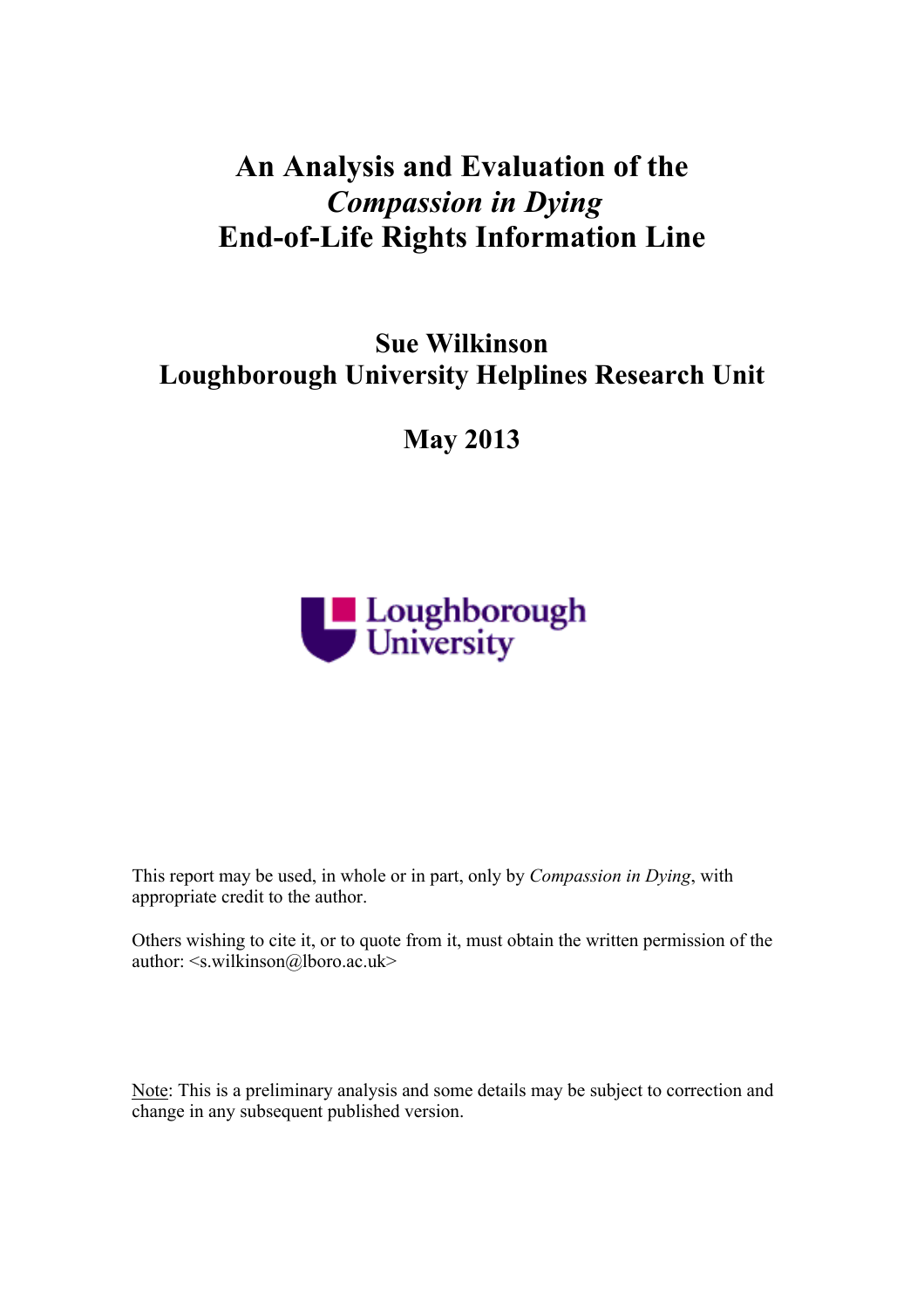**CONTENTS:**

- **Executive Summary**
- **(1) Background to the study**
- **(2) Overview of the study**
- **(3) Context of the sample**
- **(4) Overview of the calls:**
	- **4.1 Demographic characteristics of the callers:**
		- 4.1.1 Sex
		- 4.1.2 Age
		- 4.1.3 Geographical location

#### **4.2 Characteristics of the calls:**

- 4.2.1 Length
- 4.2.2 First or subsequent call?
- 4.2.3 Who for?
- 4.2.4 Content info pack requests
- 4.2.5 Content other

#### **(5) Detailed content analysis of the calls:**

### **5.1 Callers' reasons for wanting to write an Advance Decision:**

- 5.1.1 Family experiences
- 5.1.2 Media coverage
- 5.1.3 Current or future health concerns
- 5.1.4 Age & 'had enough'

#### **5.2 What callers hope to achieve by writing an Advance Decision:**

- 5.2.1 'Being prepared'
- 5.2.2 Quality of life
- 5.2.3 Dignity
- 5.2.4 Protecting loved ones

#### **5.3 Barriers to writing an Advance Decision:**

- 5.3.1 Not understanding the law
- 5.3.2 Problems with professionals
- 5.3.3 Concerns about effectiveness
- 5.3.4 'Getting it down'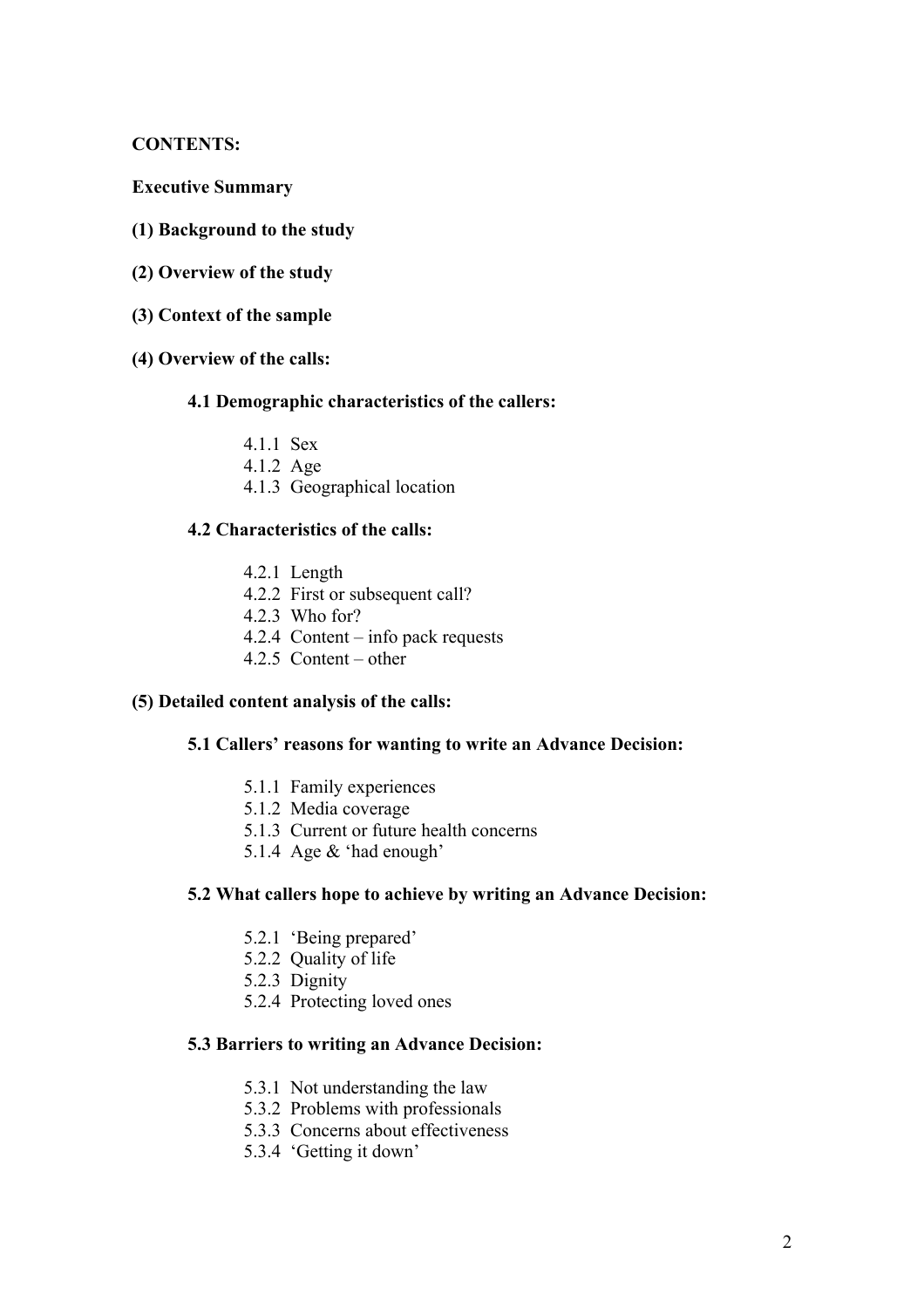### **(6) Evaluation of the service:**

#### **6.1 Evidence of effectiveness:**

- 6.1.1 Number of people reached
- 6.1.2 Scope of service
- 6.1.3 Praise and appreciation

#### **6.2 Issues to address:**

- 6.2.1 Previous feedback:
	- 6.2.1.1 Personal discussion and feedback sessions
	- 6.2.1.2 Suggestions for revising template and notes

#### 6.2.2 New feedback:

- 6.2.2.1 Confusion between *Compassion in Dying* and Dignity in Dying
- 6.2.2.2 Not understanding the law
- 6.2.2.3 Problems with updating and successive versions of forms
- 6.2.2.4 Problems with multiple copies of forms
- 6.2.2.5 Callers' difficulties with particular items on the Advance Decision template
- 6.2.2.6 Call-takers' difficulties with enquiries about assisted suicide

#### **(7) Relationship between this study and other aspects of** *Compassion in Dying***'s work:**

# **7.1 Outreach**

#### **7.2 Monitoring**

#### **(8) Conclusions and key recommendations**

### **References**

#### **Appendices:**

- A. Biographical note
- B. Acknowledgements
- C. Copy of email of 25 Nov 2012, suggesting changes to Advance Decision template & guidance notes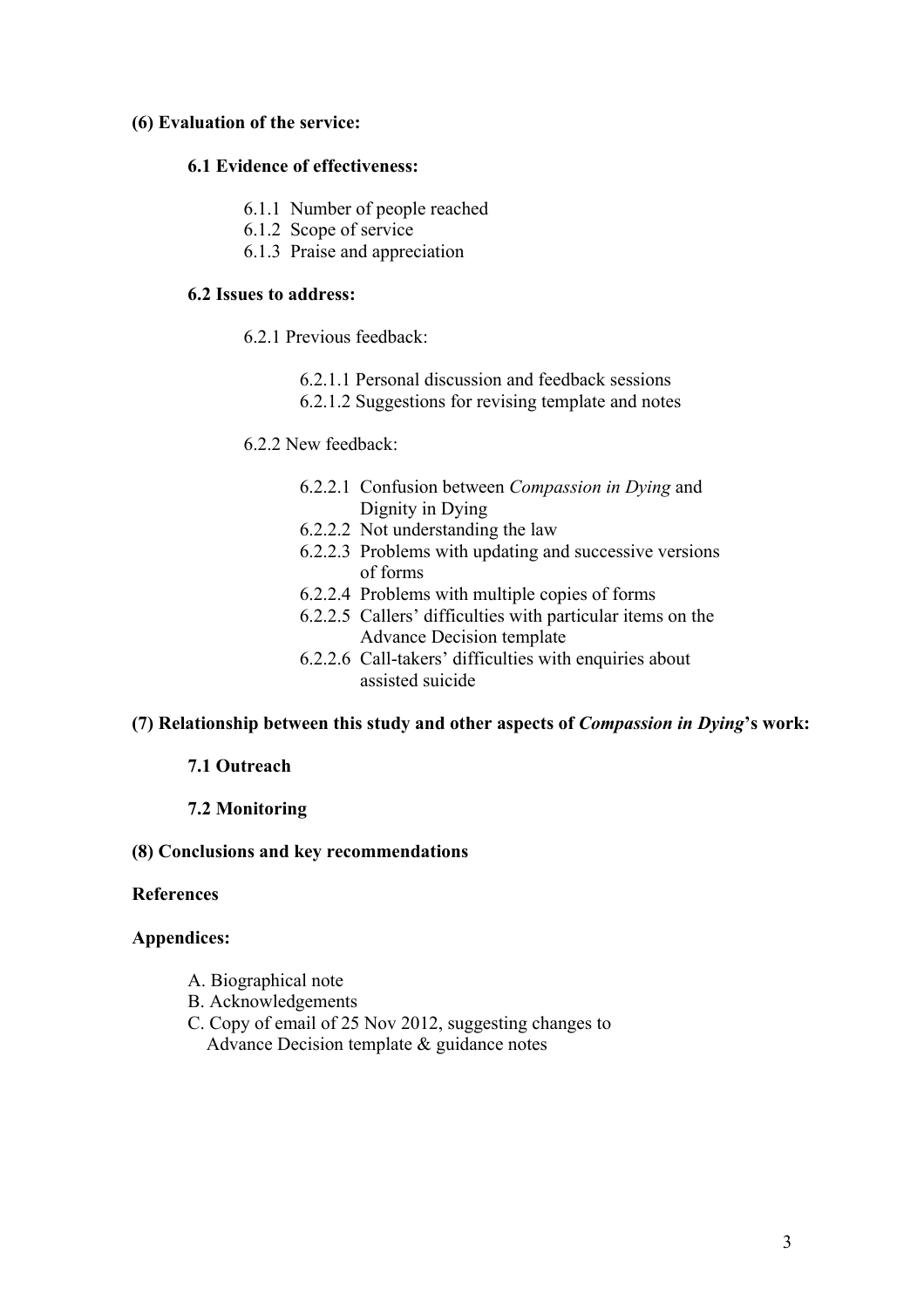# **Executive Summary**

\*This is a study of the *Compassion in Dying* End-of-Life Rights Information Line 'in action': what kind of people call about what issues; what happens in calls; and how effective the Information Line is.

\*It is based on an analysis of 227 calls to the Information Line. Four call-takers recorded a sample of their calls, with informed consent, between June and November 2012.

\*The study found that most callers are female, over 60, and that they tend to be from London and the South-East. Most calls are to request (one or more) Advance Decision Information Packs, but the majority also involve further questions and explanations about end-of-life issues.

\*Detailed content analysis of the calls reveals that callers' main reasons for wanting to write an Advance Decision are: family experiences, media coverage, health concerns, and age. In writing an Advance Decision, they hope to achieve: being prepared for the future, continuing quality of life, dignity, and protection of their loved ones.

\*The main barriers they identify to writing an Advance Decision are: not understanding legal issues, problems with professionals, concerns about effectiveness, and translating their wishes into a formal document.

\*The study concludes that the *Compassion in Dying* Information Line is very effective in terms of the number of people reached, the scope of the service, and the praise and appreciation offered by callers. It also identifies a number of areas in which changes could be made to further enhance the service provided.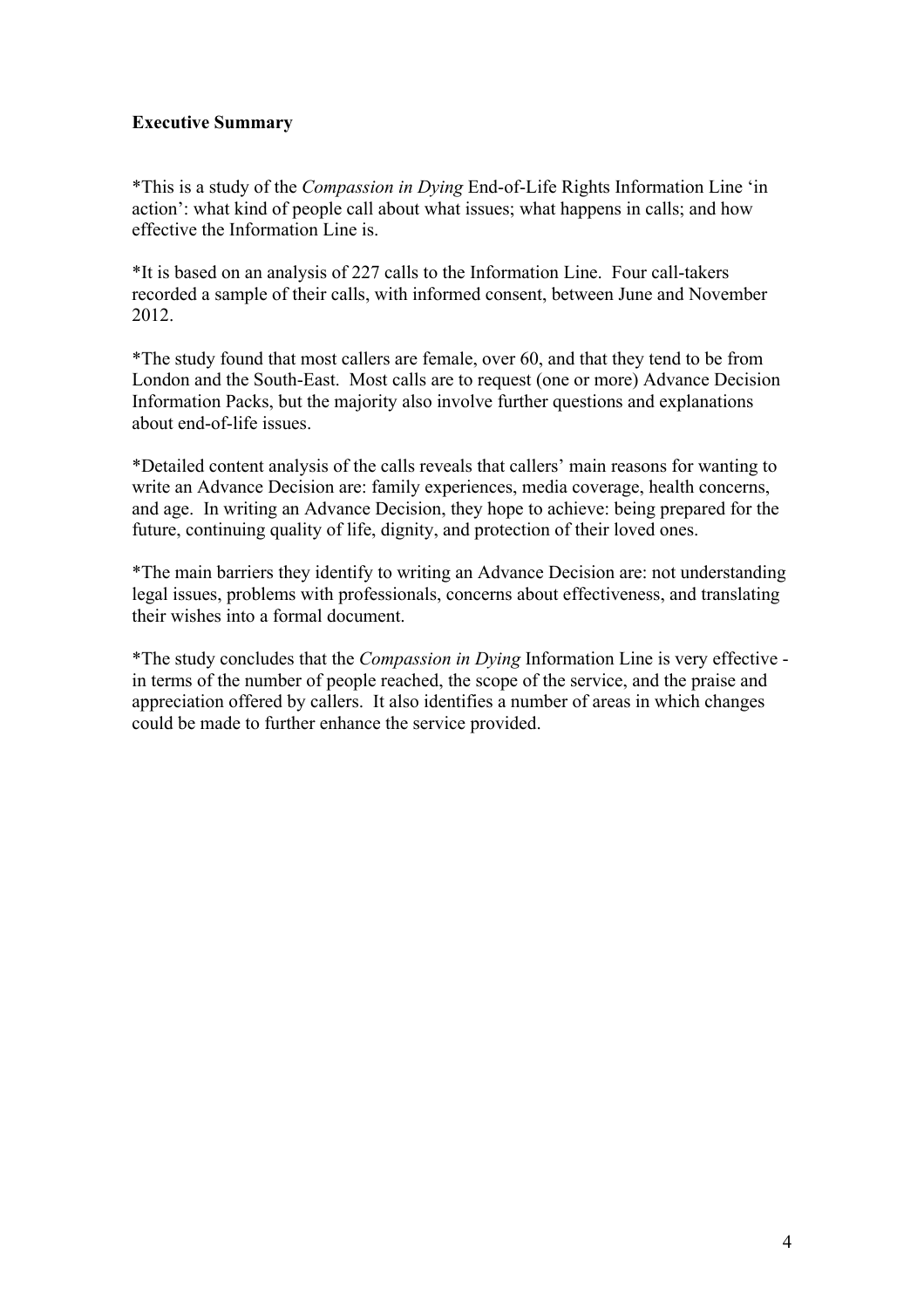# **(1) Background to the study:**

*Compassion in Dying* is a (UK) national charity which supports people in planning what they consider to be a 'good' death by enabling them to understand and exercise their legal rights at the end of life (Satherley, 2013). In particular, it provides a free template and guidance notes for completing a legally-binding Advance Decision to Refuse Treatment (an 'Advance Decision information pack'). The law governing Advance Decisions is the Mental Capacity Act (2005), which came into force in England and Wales in 2007. Provision in Scotland and Northern Ireland is slightly different.

The *Compassion in Dying* End-of-Life Rights Information Line, launched in May 2011, is a unique helpline providing people with information about their rights at the end of life, and support to ensure that their wishes for treatment can be respected (*Compassion in* Dying, 2012; Satherley 2013). In 2012, I was invited – as an expert in helpline interaction – to study what happens in calls, and to help *Compassion in Dying* evaluate the second year of operation of the helpline.

# **(2) Overview of the study:**

The study involves an analysis of recorded calls to the *Compassion in Dying* End-of-Life Rights Information Line. It has been fully approved by the Loughborough University Ethical Advisory Committee. The four members of *Compassion in Dying*  staff who were taking calls to the Information Line during 2012 - a 'dedicated' calltaker and three more occasional call-takers - each recorded a sample of their calls for me to analyse. Between them, they recorded a total of 227 calls, with informed consent from callers, between June and November 2012. This sample is opportunistic, rather than representative of all calls received during the six-month period, as call-takers did not record (or severely limited their recording) at times when they were particularly busy (see (3) below). All calls were fully transcribed and anonymised prior to analysis. The analysis examines both the content of the calls and the effectiveness of the service provided.

# **(3) Context of the sample:**

According to figures provided by *Compassion in Dying,* the total number of calls received by the helpline during the study period of June-November 2012 was 1774: i.e. an average of 295 calls per month. This is more than double the number of calls received in this period in the first year of operation of the helpline (C*ompassion in Dying,* 2012). This average, however, conceals significant month-by-month variation. During the 'holiday' months of June, July and December, the average was around 100 calls per month; and – most particularly - there was a huge 'spike' (to more than 700 calls) in September, following the publication of an article in Saga magazine about Advance Decisions, which included contact details for *Compassion in Dying*.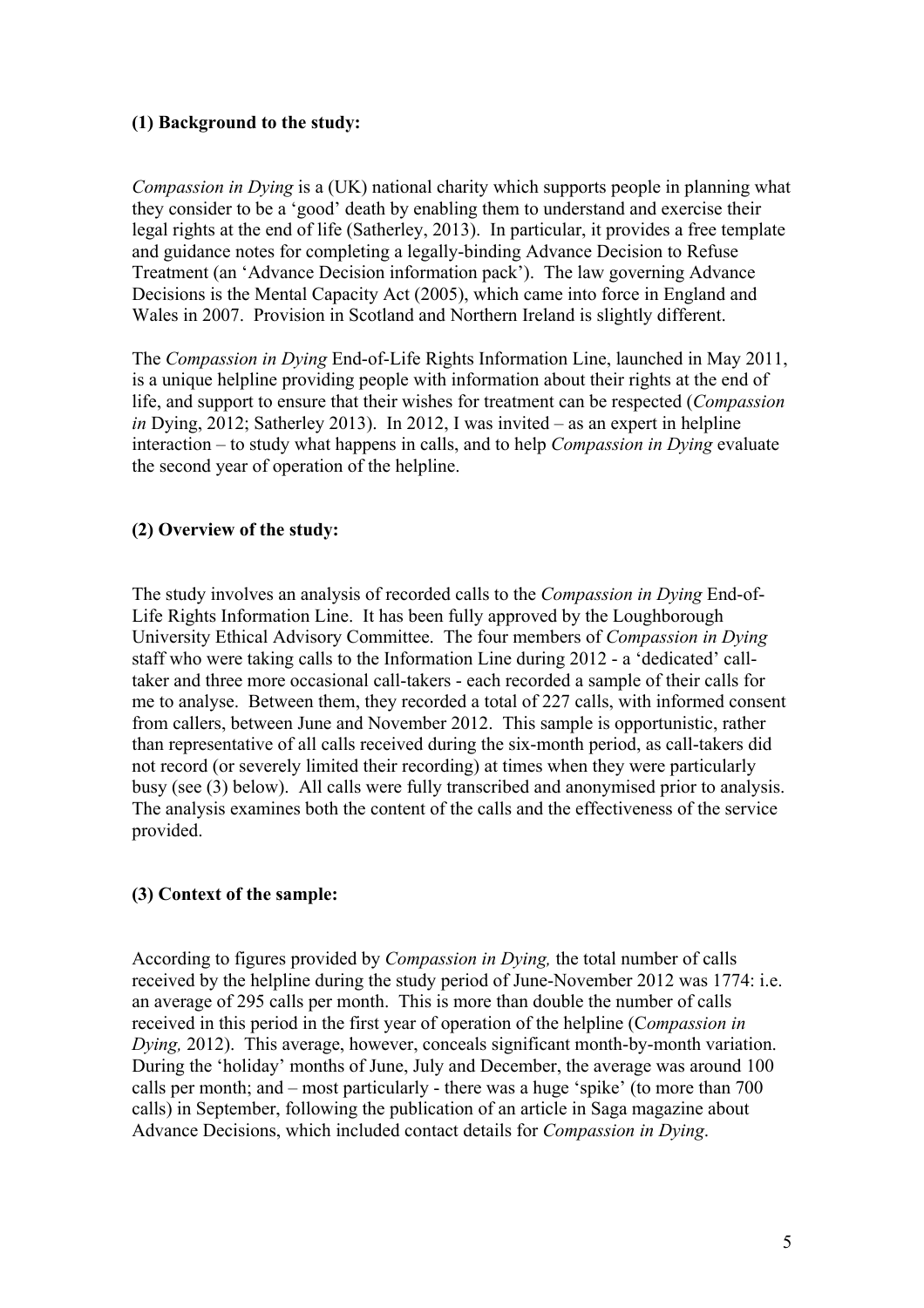Excluding the 'spike', then, the study sample constitutes about 20% of the calls received in the six-month period during which calls were recorded. Callers refer to the Saga magazine article in approximately 40% of the calls in the study sample.

According to a YouGov survey carried out for *Compassion in Dying* in 2011, only about 3% of the UK population has an Advance Decision. This makes callers to the *Compassion in Dying* Information Line a rather unusual group of people, with an atypical interest in understanding and exercising their end-of-life rights. In calling a national helpline to seek information and/or support for putting an Advance Decision (or some related form of provision) in place, they show a much greater degree of awareness of, and engagement with, end-of-life issues than the population at large.

# **(4) Overview of the calls:**

# **4.1 Demographic characteristics of the callers:**

*• 4.1.1 Sex:*

The majority of callers (84%) were female; 16% were male.

*• 4.1.2 Age:*

Most of the callers were older people: of those who gave their age, 16% were over 80, 73% between 60 and 80, and only 11% under 60.

*• 4.1.3 Geographical location:*

It was possible to ascertain where callers were located from the address they gave for receiving an information pack, or follow-up monitoring questionnaire. The majority of the callers (86%) lived in England, with 8% in Scotland, 4% in Wales, and 2% in Northern Ireland. Of the callers from England, nearly half (48%) were living in London or the South-East, with 23% from the South-West, 12% from the Midlands, and 17% from the North of the country.

# **4.2 Characteristics of the calls:**

*•* 4.2.1 *Length:*

Calls generally lasted between 2 and 5 minutes (the shortest was just under a minute; the longest 23 minutes). Only 9 calls were longer than 10 minutes.

*• 4.2.2 First or subsequent call?:* 

Most of the calls (82%) were first calls to the helpline; 18% were follow-up calls of some kind.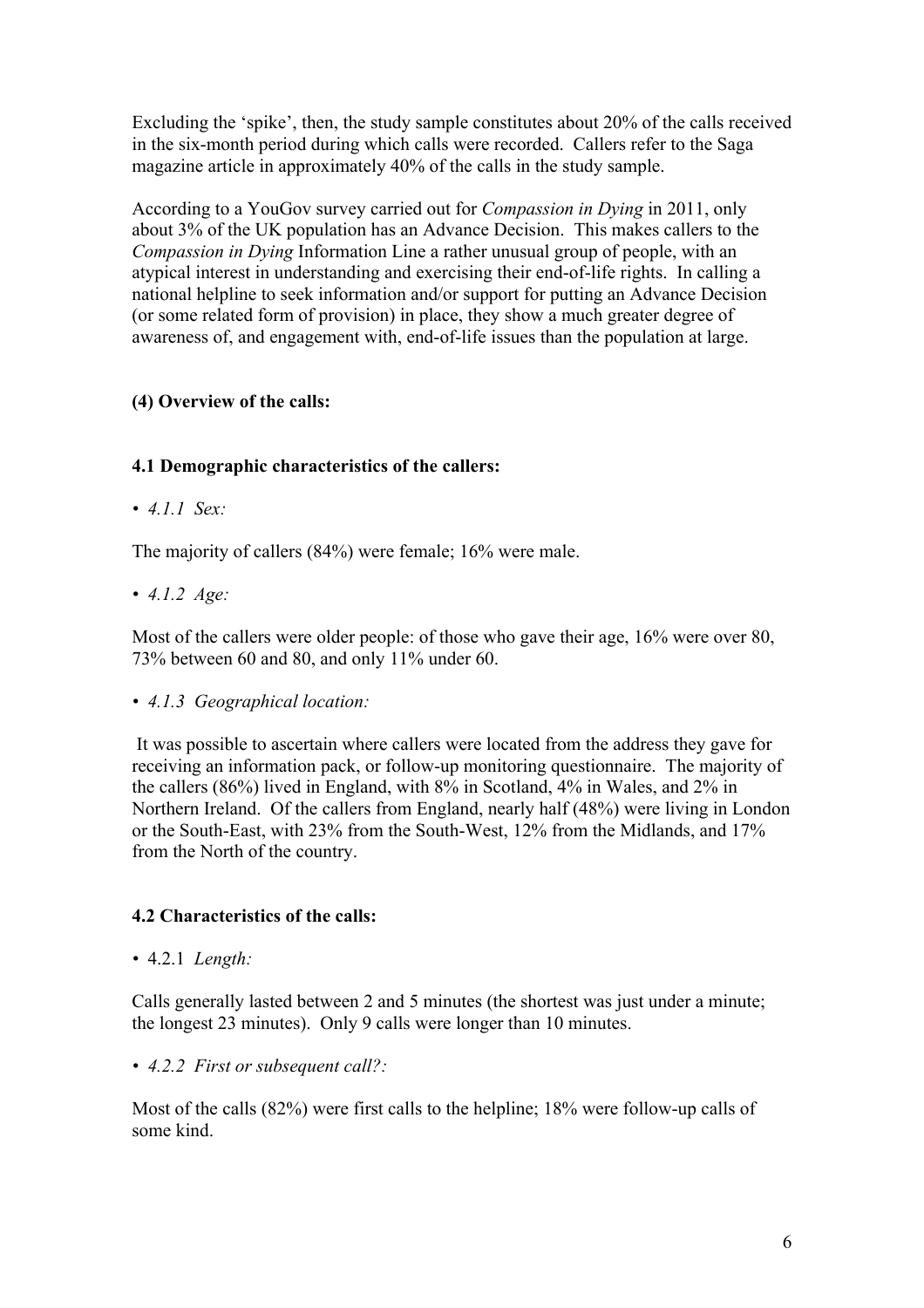# *• 4.2.3 Who for?:*

Most calls (66%) were made on behalf of the caller herself or himself; however around a quarter of calls were made both on behalf of the caller and on behalf of someone else; and 8% were made entirely on behalf of someone else. The 'someone else' was most commonly a spouse or partner, but included parents, children, other relatives (e.g. an aunt, a sister, a mother-in-law, a brother-in-law), friends, a friend's spouse, a colleague, and a patient (this last was a call from a healthcare professional – there were only three of these in the sample).

# *• 4.2.4 Content – info pack requests:*

The majority of calls (77%) included a request for an Advance Decision information pack. [This is an almost identical proportion to that seen in the first year of operation of the Information Line (*Compassion in Dying*, 2012)]. Notably, however, around a quarter of the 'pack request' calls involved a request for multiple packs (generally 2-5 packs, although one healthcare professional asked to be sent 20 packs on a monthly basis). However, two-thirds of the 'pack request' calls also involved the call-taker providing an explanation of Advance Decisions and/or further additional information – only a minority of calls (around 11%) were information pack requests-and-grantings pure and simple.

*• 4.2.5 Content – other:* 

The remaining 23% of calls were quite diverse: for example, some focused on the specifics of completing an Advance Decision, or on the relationship between an Advance Decision and a Lasting Power of Attorney; others related to broader end-oflife issues - such as assisted suicide, supporting a dying parent, or relationships with care home staff.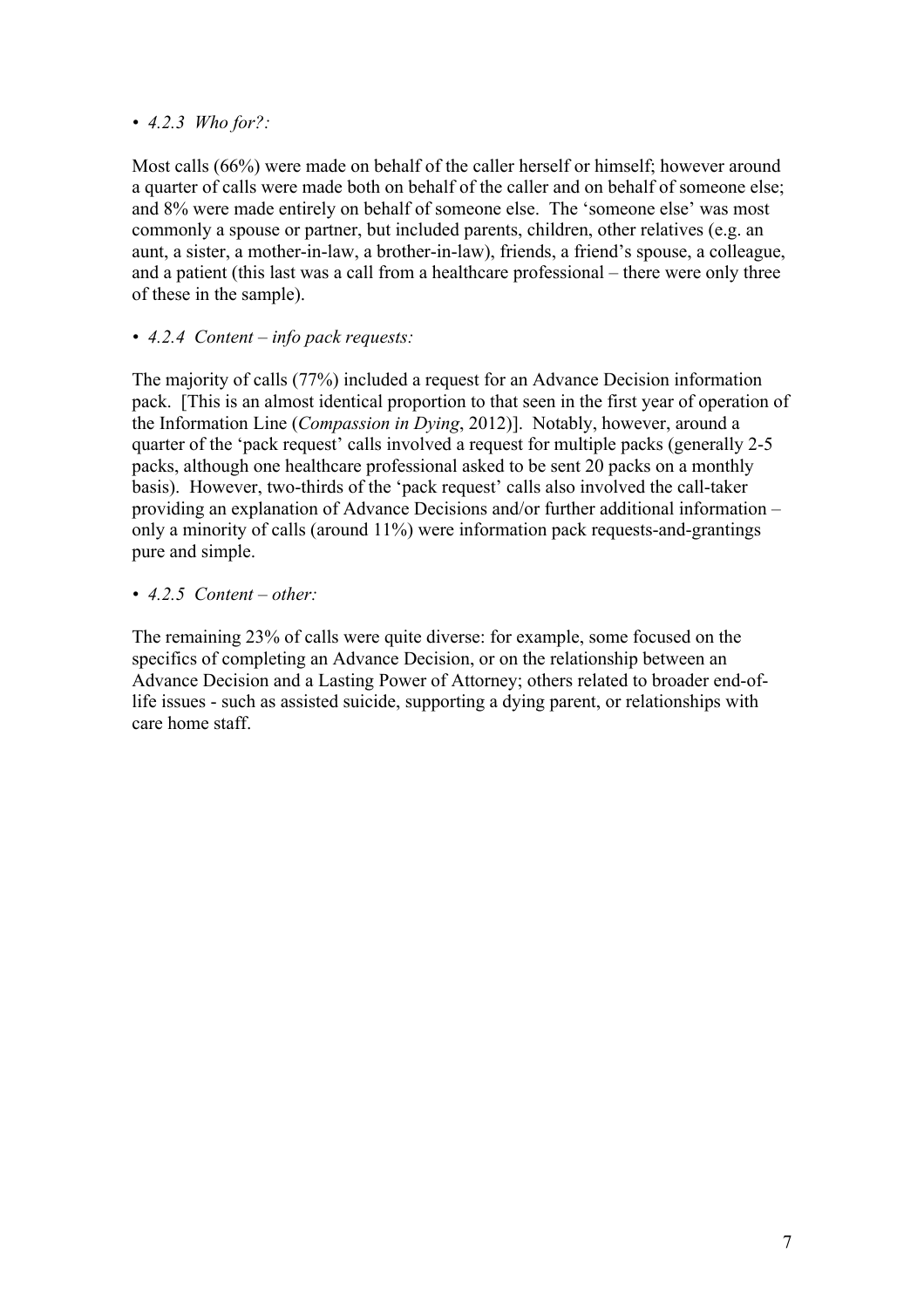## **(5) Detailed content analysis of the calls**

The following analysis of the content of the calls is divided into three main sections: Callers' reasons for wanting to write an Advance Decision [5.1 below]; What callers hope to achieve by writing an Advance Decision [5.2]; Barriers to writing an Advance Decision [5.3].

### **5.1 Callers' reasons for wanting to write an Advance Decision:**

The helpline callers were not specifically asked why they want to write an Advance Decision: however, more than half spontaneously offered reasons, usually towards the end of the call (Wilkinson, 2013d). Their reasons fell into four main categories: family experiences of a 'bad' death (23%) [5.1.1 below]; media coverage of 'bad' deaths (16%) [5.1.2]; concerns about their own current - or possible future - health (27%) [5.1.3]; and simply being old and having 'had enough' (16%) [5.1.4]. The remaining 18% of reasons fell outside these categories.

*• 5.1.1 Family experiences:*

Callers frequently reported direct experience of the 'bad death' of a family member (or occasionally a friend) as a reason for wanting to write an Advance Decision. Typically, such 'bad' deaths involved protracted illness or incapacity:

*I've got a family situation with a cousin, first cousin, who had an almighty stroke when she was- well she just still had small children, she was in her early 40s I think, and she was kept alive and she died the other day, having been 15 years a cabbage.*

*I just happened to see my 90-year-old sister being kept alive long after she could have uh had help, I think, because she's got Alzheimer's as well …*

*As a child I can remember my grandmother had a severe stroke and I could not understand why she spoke a lot of gobbledygook. She kept smacking herself around her face, and that hurt me more than anything to see my beloved grandma, you know, hitting herself.*

Some callers were explicit about their desire to avoid such a situation for themselves:

*My brother-in-law's had a stroke. He's a lot younger than me. He's in a wheelchair and he can't talk to people, and oh god no, I don't want that. … I'm a lively outgoing person, you know, can talk for England, and I just think 'Oh god, to be confined to a wheelchair not being able to talk' … to me that's a living hell.*

*I've got an aunt who's completely demented. She doesn't know who she is or where she is, and I just don't want to do all that. I can't see any point in doing it quite honestly, you know. Personally I would like to be able to go to the chemist and buy a goodbye kit, you know, when I want to go.*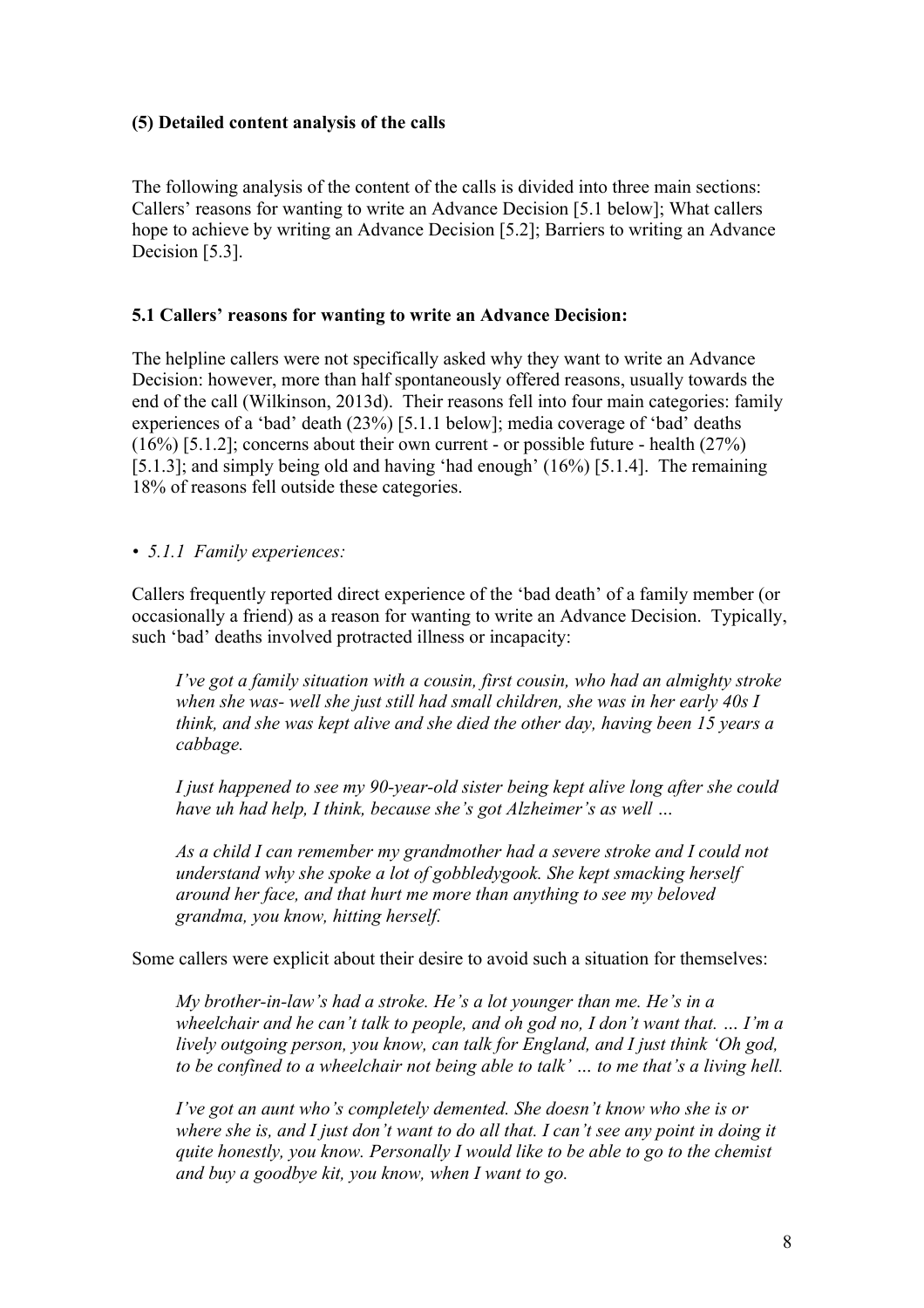*If I had such a massive heart attack or a massive stroke, I just wouldn't want to be resuscitated having seen my brother [who had advanced MS for 30 years] live the life he lived. He had to have every mortal thing done for him and I just wouldn't want that for myself at all.*

Some had direct experience of relatives being resuscitated, and of living with the consequences:

*My husband was resuscitated after having a bad stroke, and honestly, you know, I'd never want to see anyone go through that again, and I don't want to go through it myself.*

*My grandmother was resuscitated and when she revived she didn't know anybody. And I don't want- I can't see any point in doing that, you know. … I think there's a thing in medicine, isn't there, treating too much, you know.*

*The reason I want to do it is my daughter-in-law's father is- when he was 80 he had a stroke and they revived him and he's now in bed in a nursing home. He doesn't know what time of day it is and it's just, you know, it's awful for the family.*

And one caller, whose husband had not been resuscitated, was absolutely clear that his death was the 'right' outcome:

*My husband died 18 years ago with leukaemia, and he'd been in hospital 14 months with leukaemia, every treatment under the sun. But one day he wasn't very well and the hospital said would you like to come and see him, he isn't very well. And we went and stayed with him a little while and he was sitting up and talking and suddenly he closed his eyes and he was dead. The nurse came running out and she brought a doctor in, and this doctor said 'Oh we're going to try and resuscitate him'. … I just stood there, I didn't know what to say. And luckily my daughter-in-law is a proper nurse, a good nurse, and she said immediately 'No, no, no.' I mean the man was dying for 14 months and he was dead, he was totally dead, and they wanted to resuscitate him. What for? You know, it was ridiculous.*

*• 5.1.2 Media coverage:*

Another reason offered by callers for wanting to write an Advance Decision was media coverage of 'bad' deaths - particularly that of the 'locked-in' syndrome sufferer, Tony Nicklinson. The recording period for the study coincided with media coverage of Nicklinson losing his right-to-die case in the High Court (Nicklinson v Ministry of Justice  $\&$  Ors [2012]), and his subsequent death after reportedly refusing food and treatment for pneumonia.

*I think that chap's had a lot to do with it, the one that's just died, hasn't he, you know. I mean it's something one thinks about, but you have to do a bit more than thinking.*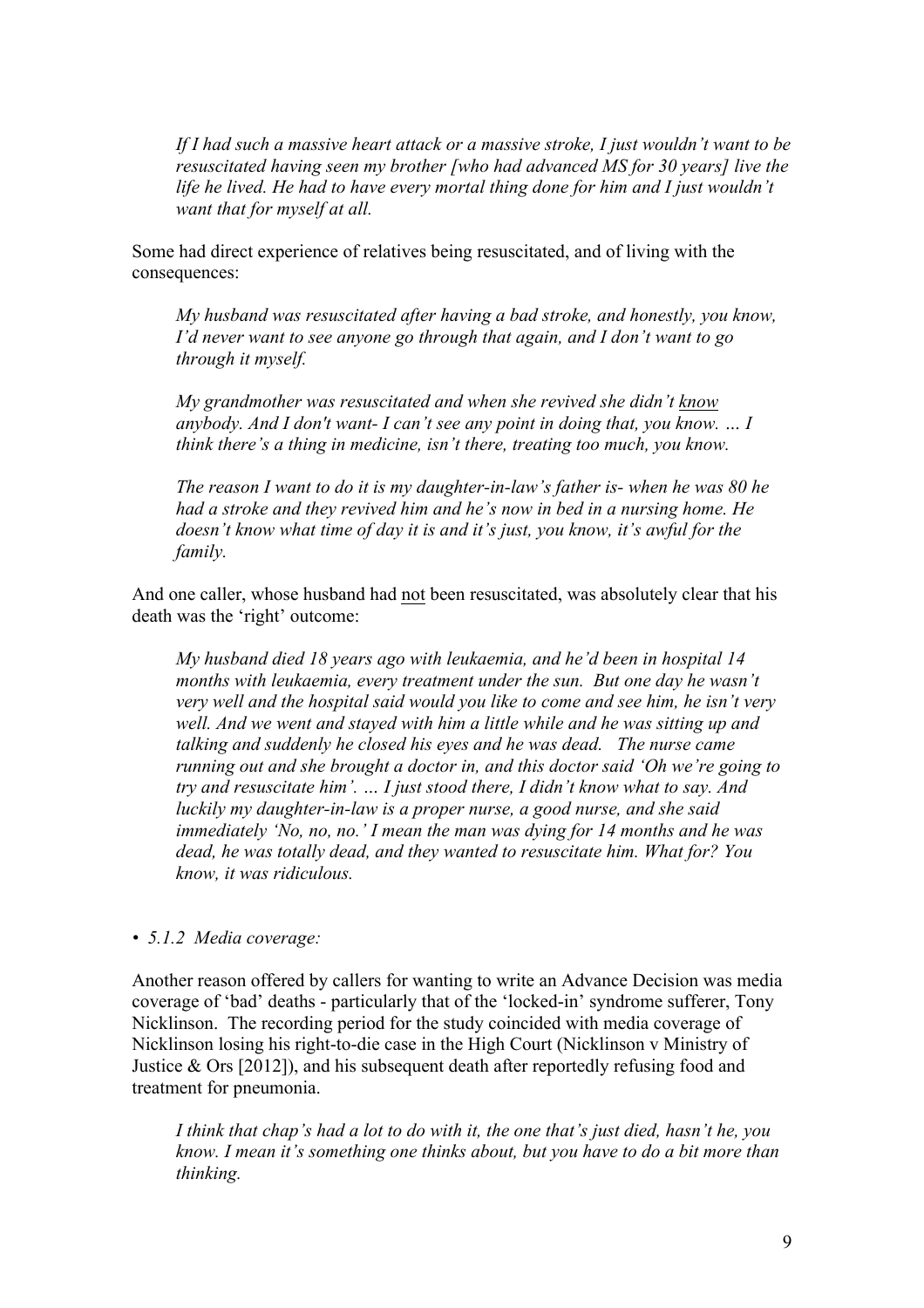*I mean obviously this recent thing in the headlines, you know, it's so traumatic.*

*If I had a severe stroke like that poor chap Nicolson [Nicklinson], I'd rather not be resuscitated.*

*I felt so sorry for that poor man with locked-in syndrome …*

*I'm just very interested to have some information about that [an Advance Decision], especially in the light of the recent case of that gentleman who did eventually pass away.*

*We've sort of, you know, seen it in the press, the distressing stories that people have …*

In 2011, there was an increase in calls to the Information Line when the case of the minimally-conscious woman known as 'M' (W v M  $&$  Ors [2011]) was widely-reported in the media (*Compassion in Dying,* 2012).

*• 5.1.3 Current or future health concerns:*

Callers often raised concerns about their own health, in the present and/or in the future, as a reason for wanting to write an Advance Decision. Most often it was their medical history – particularly of strokes (or 'mini' strokes) - that had led them to this point:

*I have been carted away with a stroke before now, but have recovered … it gets very worrying.*

*I'm anxious that should I have a stroke, or anything like that, I don't want to be revived. … I've had one small stroke, a mini stroke.*

*… it [Advance Decision information pack] does mention something like a very severe stroke. That's my biggest risk. I've got high blood pressure and I've had a couple of mini ones. The two mini strokes I had affected my speech so I knew*  what I wanted to say but it came out a load of rubbish. And just experiencing that *in a slight degree … that only lasted for a few minutes, so that if I was locked into that sort of situation … That's the main thing that I'm, you know, concerned about.*

*I have a number of quite serious or potentially serious medical problems.* 

*I live on my own and I'm suffering from arthritis. And life is not easy.*

Some callers, however, were prompted to want an Advance Decision by a recent discrete health event, such as receiving a diagnosis or prognosis, or by an upcoming event, such as an imminent hospital admission for an operation:

*I've recently been diagnosed with dementia and I want to make sure … I'm very, you know, very firm about, uhm, I don't want to linger.*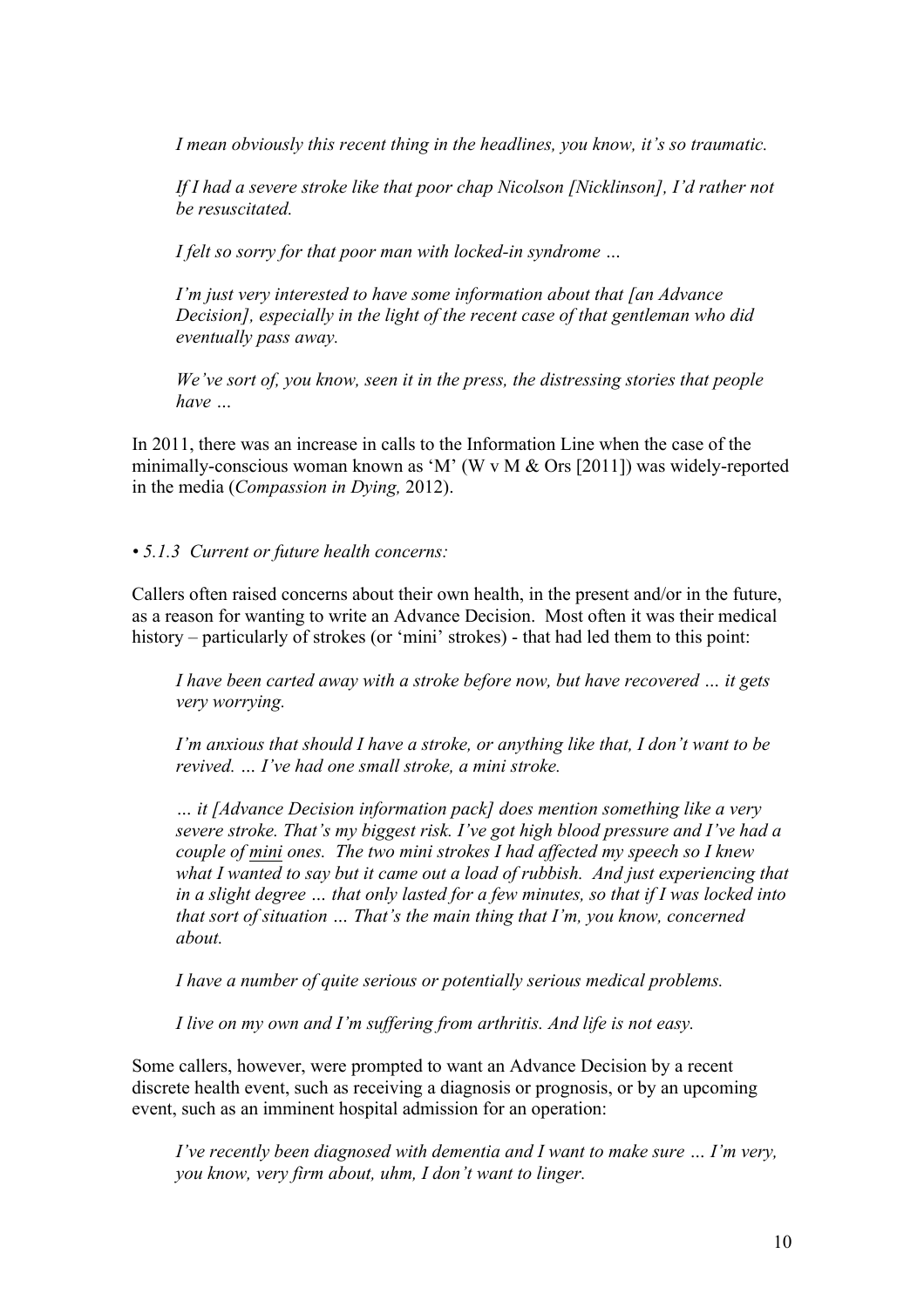*I have advanced bone cancer and I have been given a prognosis of 18 months. I'm 75, my time is limited …*

*Call-taker: Well you should get this [Advance Decision information pack] within about a week or a week and a half unless you wanted it sooner than that. Caller: I'd like it sooner, I'll have had the operation then.*

*• 5.1.4 Age & 'had enough':*

A number of callers who described themselves as 'perfectly healthy' cited advancing age as a reason for wanting to write an Advance Decision (this, of course, reflects the relatively 'old' age of the sample):

*I am 90 years of age and extremely well really but I just- I would not want to be brought back to life if I'd had a bad stroke or something and be left like a cabbage.*

*I'm 82 years old, it seems a very sensible thing to me. I'm- I'm, touch wood, fit and able. But I do a lot of visiting people who are not, so uh yeah, it seems a sensible thing, yeah.*

*We're getting on a bit, we're sort of late seventies, so we think it's perhaps time we tidied up a few loose ends.*

*You know, 73, got to sort things out, that's it.*

Some callers explicitly said that, with advancing age, they simply felt that they had 'had enough' of life. Sometimes this was related to deteriorating health, and/or the prospect of (yet another) medical intervention:

*I had surgery and the surgery failed. So now I've got to have more surgery. I'm getting a bit fed up. I'm not suggesting that the surgery is likely to finish me off, but I certainly don't want to go on living for another ten years at this rate. I think I've had enough. … It's probably not this one but further surgery, which is pretty certain. If I did have a heart attack I think I would be happy to- quite happy to just let it happen and not be resuscitated. I mean I've seen my grandchildren grow up and so on, so you know, it's not like I'm waiting for something to happen.*

*I've had enough. I don't want an operation. … I don't want to go [into hospital].*

*If the time comes when my health has gone to that point, I mean I really don't want to stick around, you know. I mean there really wouldn't be any point. It's not that I'm feeling miserable about it, it's just that, you know, when you get to a certain age and a certain condition and you've got no grandchildren or anything, you know … if it could be- just say that I don't want to receive treatment for these things, that would be something that I'd like to put down.*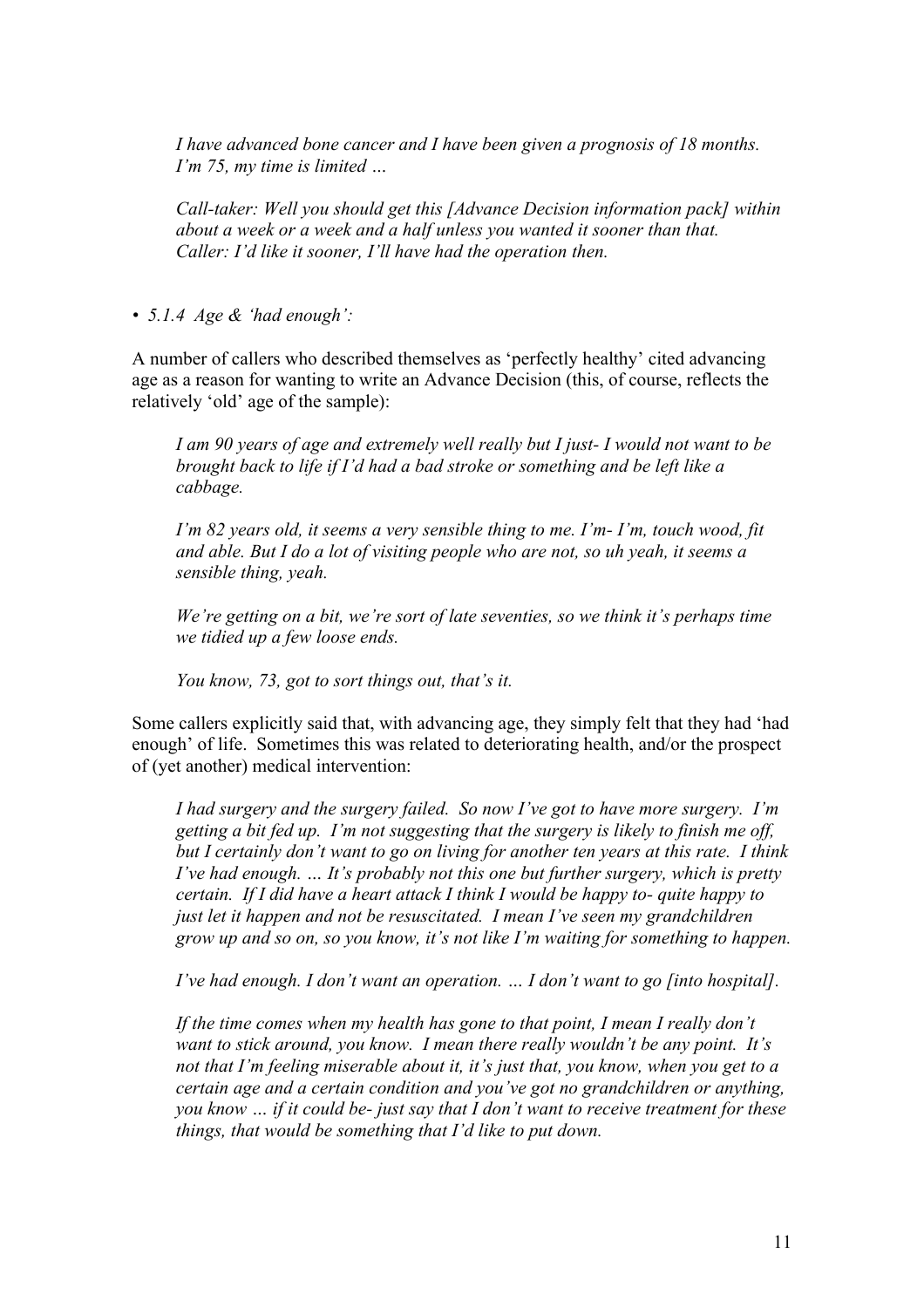In addition to these four main reasons given by callers for wanting to write an Advance Decision (i.e. family experience; media coverage; health concerns; and age), other reasons were mentioned by around 18% of callers. These included: being prompted by a friend or neighbour to do so; updating an old 'Living Will'; and amplifying a 'Do Not Attempt Resuscitatation' order.

# **5.2 What callers hope to achieve by writing an Advance Decision:**

Callers were not specifically asked what they hope to achieve by writing an Advance Decision: however, more than a third of them spontaneously offered this information (Wilkinson, 2013d). Most frequently mentioned were: 'being prepared' (36%) [5.2.1 below]; quality of life  $(27\%)$  [5.2.2]; dignity  $(19\%)$  [5.2.3]; and protecting loved ones (13%) [5.2.4]. Together, these accounted for 95% of the desired outcomes given as a result of writing an Advance Decision.

# *• 5.2.1 'Being prepared':*

Many callers indicated that writing an Advance Decision was a way of 'being prepared' for an uncertain future; that setting down their wishes in writing enabled them to put in place their wishes 'just in case' or should 'things go wrong':

*It's a rather different way of being frightened rather than prepared. I'd rather be prepared frankly.*

*And I thought, well to me, this is more important for me [than a will] because I've had quite a few treatments and if anything goes wrong …*

*A friend of mine once said to me that she's got DNR in her will and I thought, 'Well that won't be a great deal of help' … so I thought I need to at least get something in place just in case.*

*You need something written, don't you, in case of a stroke or something …* 

*I think I should do it … you never know (laughs). At the moment I'm quite okay, but I'd rather have it down.*

*I feel strongly for the whole set up, so you know, I'm absolutely adamant. So I want to just get everything all settled down.*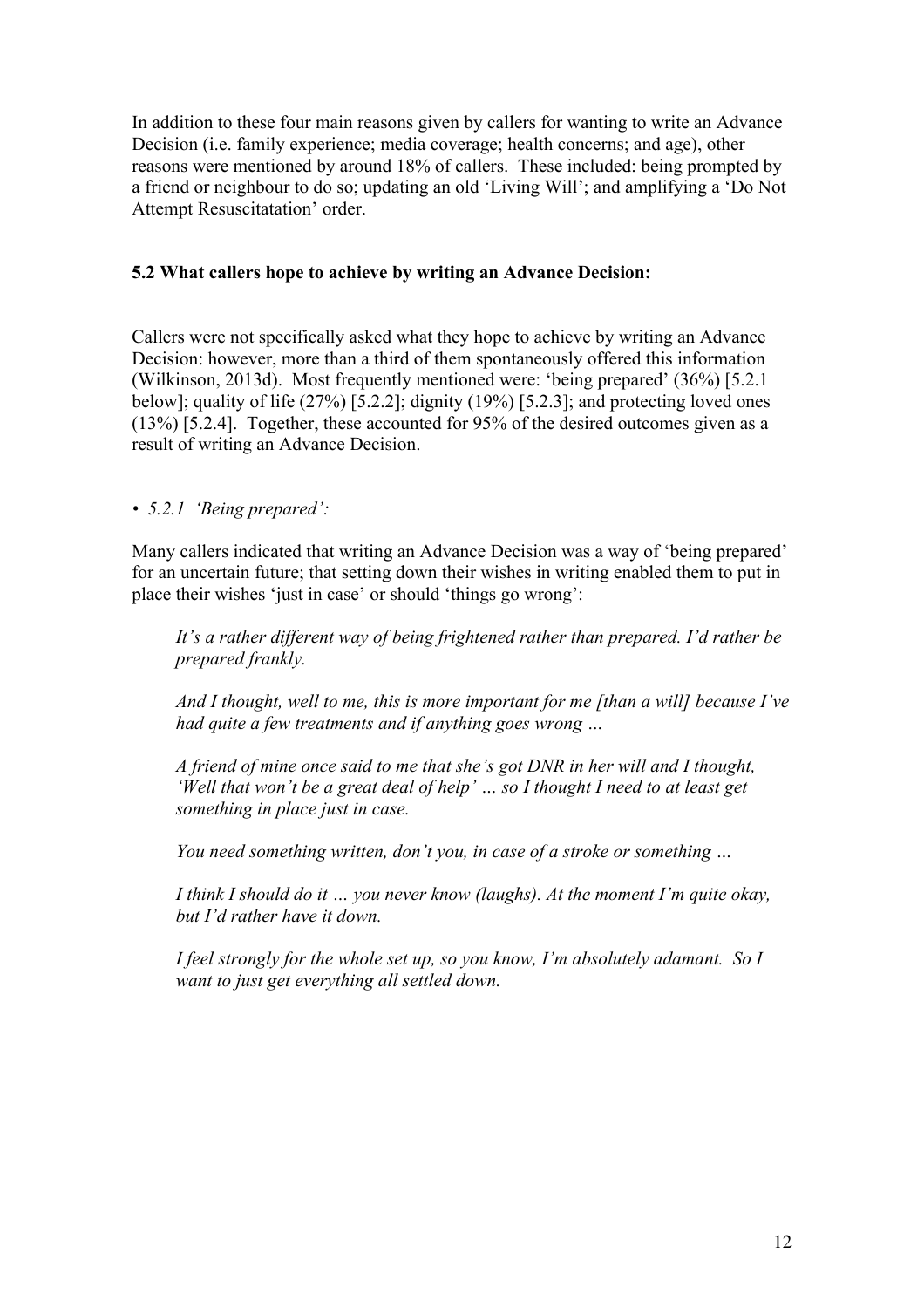*• 5.2.2 Quality of life:*

In writing n Advance Decision, callers were concerned to ensure a continuing quality of life, often including a degree of independence:

*It's just about quality of life. It's really just about quality of life, you know – that, God forbid, you know, you have an absolutely horrendous stroke or something like that, where your quality of life is just completely impaired.*

*I wouldn't want to be resuscitated and things like that if I got into that state [dementia]. I see no point – there's no quality of life.*

*Basically my situation is I'm 42 and I have secondary progressive multiple sclerosis, and basically don't believe in quantity of life over quality of life.*

*Yeah, quality of life. Yeah, or lack of. Indeed.*

*It's just I don't want to be revived if I'm not going to be able to look after myself.*

*I am very insistent on my independence.*

*• 5.2.3 Dignity:*

Closely related to quality of life was maintaining one's dignity. The word 'dignity' was sometimes used to refer to achieving a timely death, rather than continuing to live a life the caller considered less-than-dignified:

*We've all got to go sometime, the thinking behind it is, you know, that I would prefer to go with dignity than to soldier on for what might be several years …*

*I have always believed in dignity in dying, and at last I have a phone number.*

For many callers, the opposite of living with dignity – and the fate to be avoided at all costs - was living with advanced dementia or a vegetative state (often referred to as being 'a vegetable' or 'a cabbage'):

*I don't want quite frankly to go into a nursing home and live another three or four years with Alzheimer's just as a vegetable.*

*Naturally if I had a stroke or something nasty like that. I really don't want to be a vegetable.*

*I definitely don't- you know, I don't want to be a vegetable, no.*

*I just don't understand why, you know, if you're not wanting to be a cabbage or a vegetable by the end, or if you're going to be completely demented, you shouldn't be able to say goodbye.*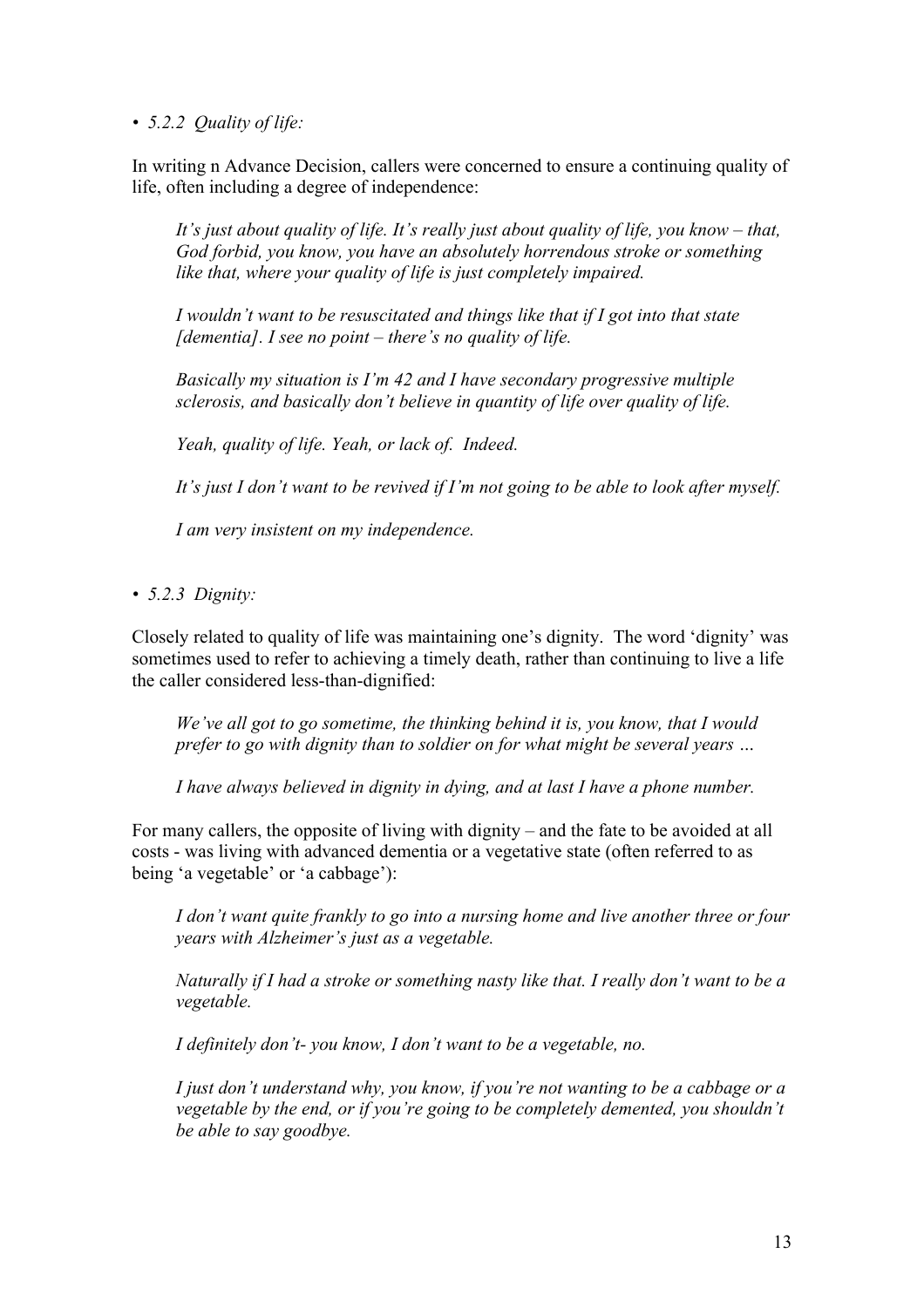*I've always dreaded the fact that I would be a bit of a cabbage [if she had a stroke].*

*• 5.2.4 Protecting loved ones:*

An importnt outcome that callers hoped to achieve by writing an Advance Decision was protecting their loved ones. One aspect of this was callers' intention to relieve family members from having to make treatment decisions (particularly withdrawal of treatment decisions) on their behalf:

*He [a distant relative] doesn't know what time of day it is and it's just, you know, it's awful for the family. I mean he doesn't know much about it … and to be quite honest, if he was, you know, really compos mentis, he'd say 'Well, what a shocking waste of money to keep me here'. … And that's how I feel. I feel I don't want my family to have to, you know, make a decision. I'll make it for them.*

*I just want to make it as easy as I can for them, because it's one of those things you make up your mind about … it can save a lot of hassle, so I will get that sorted out.*

*I want to be made doubly sure that my daughter isn't taking- or my granddaughter isn't taking, that actual decision. It's going to be my decision.*

A second aspect of the wish to protect loved ones was the hope of minimizing the emotional distress they might experience:

*I'm sort of looking after my mother at the moment. Well, she's just gone into a nursing home following a second severe stroke. … I didn't want my children to have to go through this. I mean it's awful seeing my mother like that. I mean she hasn't been out of bed since March. It's just awful, it's harrowing. So I thought 'Well, I must do something about it'.*

*A friend just lost her mum recently and that was unsatisfactory for a while, while she was in hospital, because she hadn't done this [an Advance Decision]. And very traumatic for everyone around. So you know all about this, it's trying to preempt that.*

*I'm so anxious my family doesn't have the anxiety that these other families have had with their mother or father [in sheltered housing]. You know, completely out of this world, there's no other way of describing it. And so you're not really taking care of the person you first loved or knew.*

A third aspect of the attempt to protect loved ones by writing an Advance Decision was the desire to relieve them of the potential burdens of being a long-term carer:

*My husband died from Alzheimer's so having looked after him for seven years, I don't want to lumber anybody else with that, should anything happen to me.*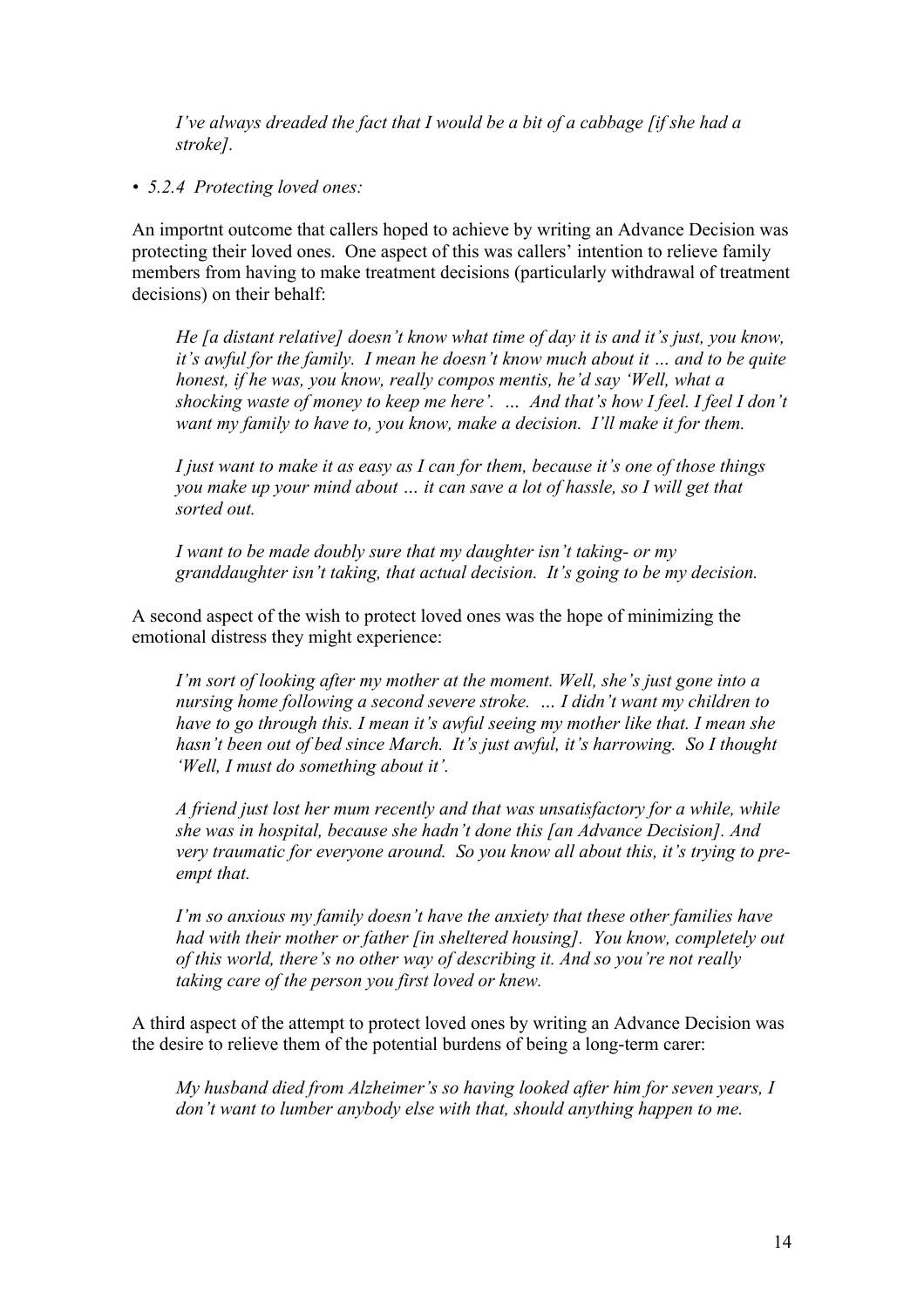*I would like to have something on my notes in the doctor's surgery saying that I do not wish to be resuscitated should I have a big stroke, and I would like to leave one for my daughters as well so that they know. Otherwise you go on … and you don't know where you are and you've wrecked their lives. That's how I look at it, so that's what I'd like to do.*

*If anything happened to me, I don't want to be hanging around being a pain and an expense to everyone. So it seems like a bit of a sensible idea just to leave a few instructions.*

*I don't want to be a bloody pain.*

This finding that callers hope to be able to protect their loved ones as their life comes to an end accords well with that of Shale (2012), in her analysis of narrative interviews about the experience of living with a terminal illness.

In sum, then, what callers most wished to achieve by writing an Advance Decision was dignity, quality of life and preparedness for themselves; and protection of their loved ones from difficult decision-making, emotional distress, and the potential burdens of caring.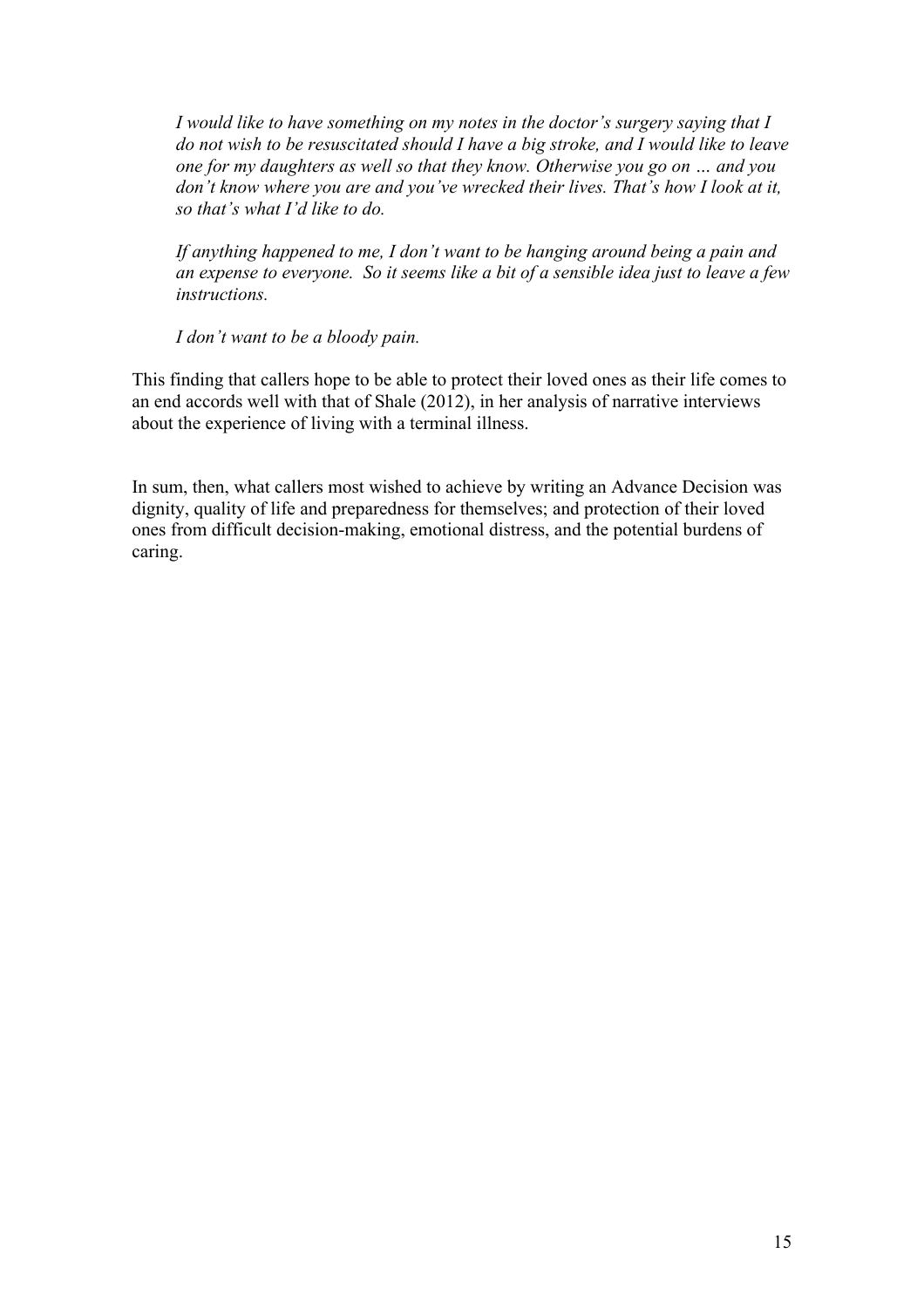#### **5.3 Barriers to writing an Advance Decision:**

Callers were not specifically asked what barriers they had encountered – or anticipated – in writing an Advance Decision: however, almost half of them spontaneously offered this information (Wilkinson, 2012; 2013e). The barriers mentioned fell into four main categories: not understanding the law (25%) [5.3.1 below]; problems with professionals (11%) [5.3.2]; concerns about the effectiveness of an Advance Decision (34%) [5.3.3]; and 'getting it down' – i.e. difficulties in translating their wishes into a formal document (22%) [5.3.4].

#### *• 5.3.1 Not understanding the law:*

Callers often did not understand the nature and legal status of various documents relating to end-of-life issues (not just Advance Decisions, but also Lasting Powers of Attorney for Health & Welfare, and for Finance, 'Do Not Attempt Resuscitation' Orders, and Advance Care Plans or End-of-Life Care Plans); and about the relationship between these different documents. This problem has been exacerbated by changes in terminology over time (e.g. from Living Will to Advance Decision, or from Enduring to Lasting Power of Attorney).

*My mum and brother took out Living Wills [in the 1990s]. But I thought this sort of thing had vanished with the onset of these uhm, you know, with the Power of Attorney thing, is it?* 

*My wife's had one of these sort of Living Wills and of course it was updated in 1999. … And it's no longer acceptable in these homes. She had to go into a home and they don't recognize that. They're talking about one of these ones with a red border ['Do Not Attempt Resuscitation' Order].*

*My sister was the next of kin, she would have had more rights … and she didn't sign anything to agree to it [End-of-Life Care Plan].*

*Is it [an Advance Decision] rather like a Power of Attorney type of thing that gives you the ability to act on their behalf?*

*He [solicitor] mentioned Lasting-, I hope I've got this right, a Lasting or Continuing Power of Attorney … And of course I've got the Living Will. I just wondered if you could- I mean are they the same? Is there a subtle difference?* 

*I see a conflict, uhm, or not necessarily a conflict, but perhaps a difficulty between the financial Power of Attorney and the medical one, in that presumably if you say 'I want to be looked after in the lap of luxury til the end of my days' you know, the medical one has to go to the financial one and say, you know, 'She wants to go and live in Buckingham Palace residential care home'. I'm looking for some information on how to resolve this difficulty.*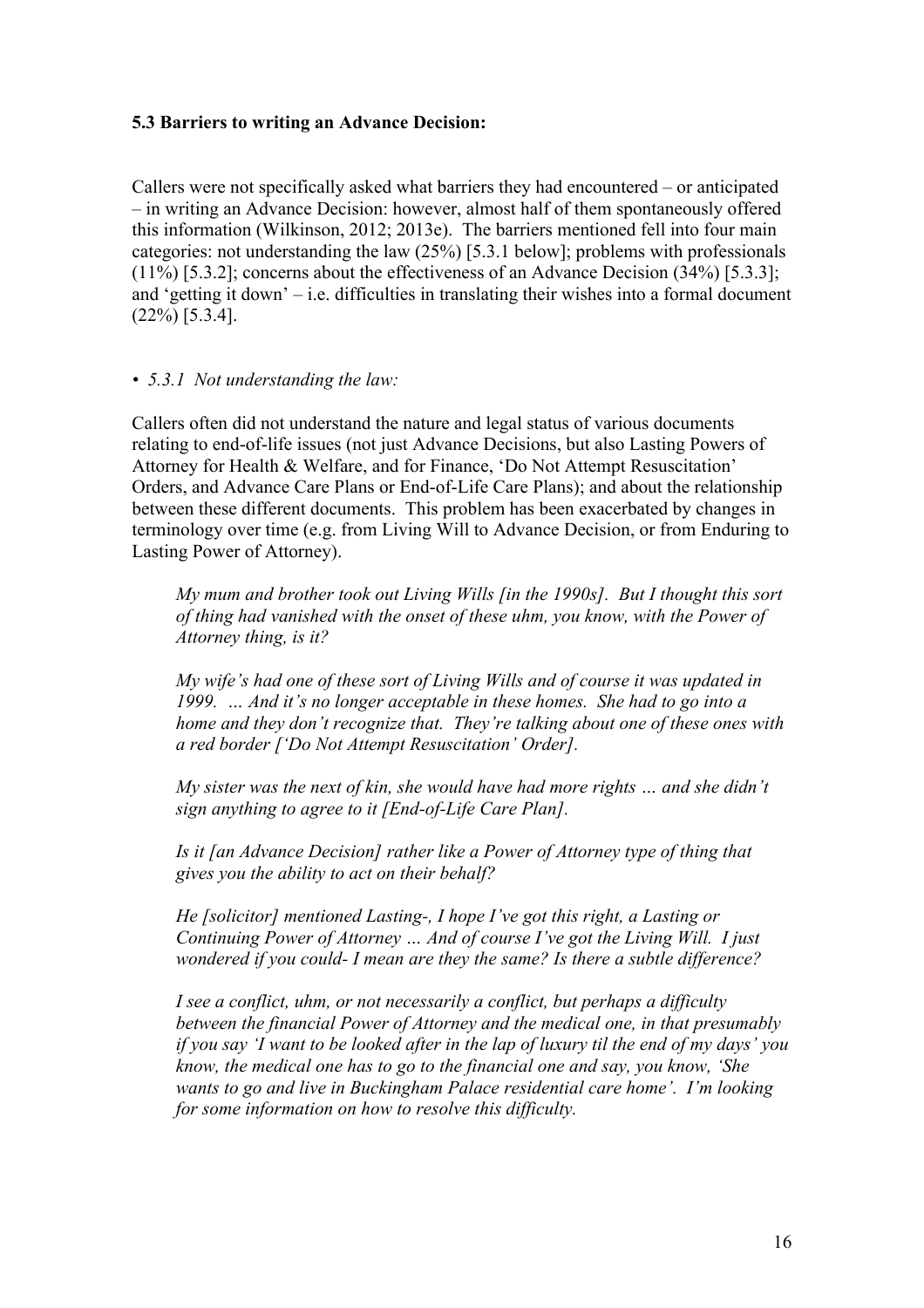#### *• 5.3.2 Problems with professionals:*

Another barrier to writing an Advance Decision was problems with professionals whom callers had consulted (or tried to consult), and the service they provided (or failed to provide). These professionals included doctors, other healthcare professionals, and solicitors. One issue was apparent ignorance about Advance Decisions, resulting in a failure to provide information, or the provision of incorrect or incomplete information:

*You hear about these Living Wills and you ask the surgery, the girls in the surgery, you know. And they don't know anything about it, the receptionist you know.*

*I said 'Well he's [her husband] made an Advance Decision'. This is the Registrar. He looked at me and said 'What's that?' So I then explained to him. 'Bring it to hospital' he said. But I was horrified to think that there was a Registrar who didn't have a clue.*

*When I went to see the doctor, they said 'Oh you have to do it [Advance Decision] online'. Well, I don't do online, so that's the end of it, isn't it?*

*He [her GP] said 'When you get the Advance Decision, run it past your solicitor'. So there's no understanding, they've obviously very limited experience of this and don't understand.*

*I took it [Advance Decision] along to a lawyer – because I'm doing a Will and Power of Attorney at the same time – and she didn't have much clue to be honest. I would have been better to do it through you [Compassion in Dying] entirely.*

*The solicitor told me that I didn't need that [Advance Decision] with having a Power of Attorney [for Finance].*

Another issue concerning doctors was apparently over-stretched resources, resulting in problems with the service they provided - including failures to respond to enquiries, and failures in record-keeping:

*I've done that [written to GP]. But do you know, they disregard it. I don't get any replies from the GP.*

*I've asked him [her GP] to call me back six times, and his receptionist says he'll call me back when he's finished surgery, but he never has.*

*In actual fact, we have spoken to the doctor and he said 'I'll see about it [Advance Decision]', but you know what doctors are like, they're busy … so I thought, 'Right, we'll do it on our own bat.'*

*I had a letter from my GP yesterday. She has this [an old Living Will dated 2002] but I think she didn't notice that I had an Advance Decision dated 2010.*

*[Caller attempting to find out whether her aunt has an Advance Decision] I'd had this major argument at Christmas time, December, and the GP, I presume, you*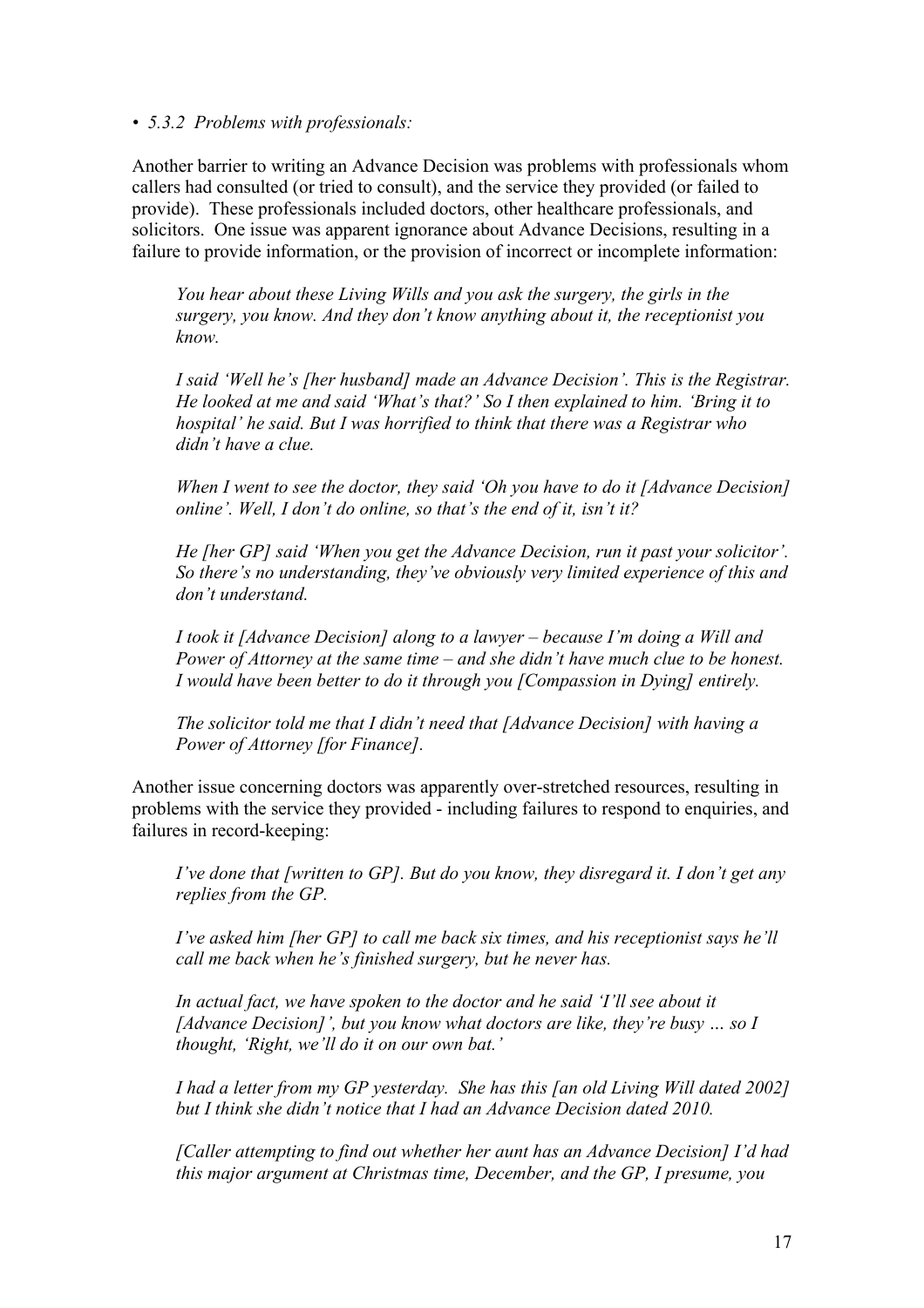*know, now wasn't looking at ancient records, wasn't going to plough through anything. … I just had to give in, in the end. There was no way they were going to listen to me.*

A third problem with doctors was their reported failure to engage seriously (or sometimes at all) with Advance Decisions:

*Unfortunately, when I saw my GP, which I had to do, to make an Advance Decision, he sort of didn't seem to take much notice of it. Anyway, he wasn't a lot of help, his reaction … It seemed to me as though he was, he didn't want to be bothered, to be honest.*

*He's [her GP] not taking any notice of me. He thinks I'm not serious and I am serious.*

*[On taking her recently redone Advance Decision to her GP] Well, he ignores it.* 

*[GP will not discuss her Advance Decision] All he wants to do is give me antidepressants and I'm not depressed and I don't wish to take them.*

Taken together, these problems with professionals – deficiencies in the information or services they provide, together with (sometimes) their attitudes toward Advance Decisions – constitute a significant barrier to getting an Advance Decision in place (Wilkinson, 2013c,e). There is independent evidence that doctors are not knowledgeable about, or engaging with, Advance Decisions (e.g. Boyd et al, 2010). Such failures are particularly salient given that studies in the US have shown both that patients respond well to physician-initiated discussions of Advance Decisions (Smucker et al, 1993); and that discussions about Advance Decisions impact positively on patients' satisfaction with primary care (Tierney et al, 2001). The implication here is the need to improve awareness of, and knowledge about, Advance Decisions among (UK) primary health care providers.

#### *• 5.3.3 Concerns about effectiveness:*

Callers also often expressed concerns about whether, having written an Advance Decision, it would then be effective. These concerns were of two broad types. The first type was a concern with how healthcare providers – particularly the emergency services – would know about the existence of their Advance Decision:

*Just say, hypothetically, I'm in the town and I have a stroke, right? I get picked up by the ambulance. How do they know not to resuscitate me?*

*But what happens … if you have, say, an accident and you're taken to the outpatients', you know, emergency, and you've had a terrific fall or whatever, they don't know anything about you …*

*What I have found in the past is that when the ambulance come to you they don't look for your SOS bracelet. So if I wasn't able to speak, it would cause a problem… They wouldn't know I've done it [an Advance Decision], would they?*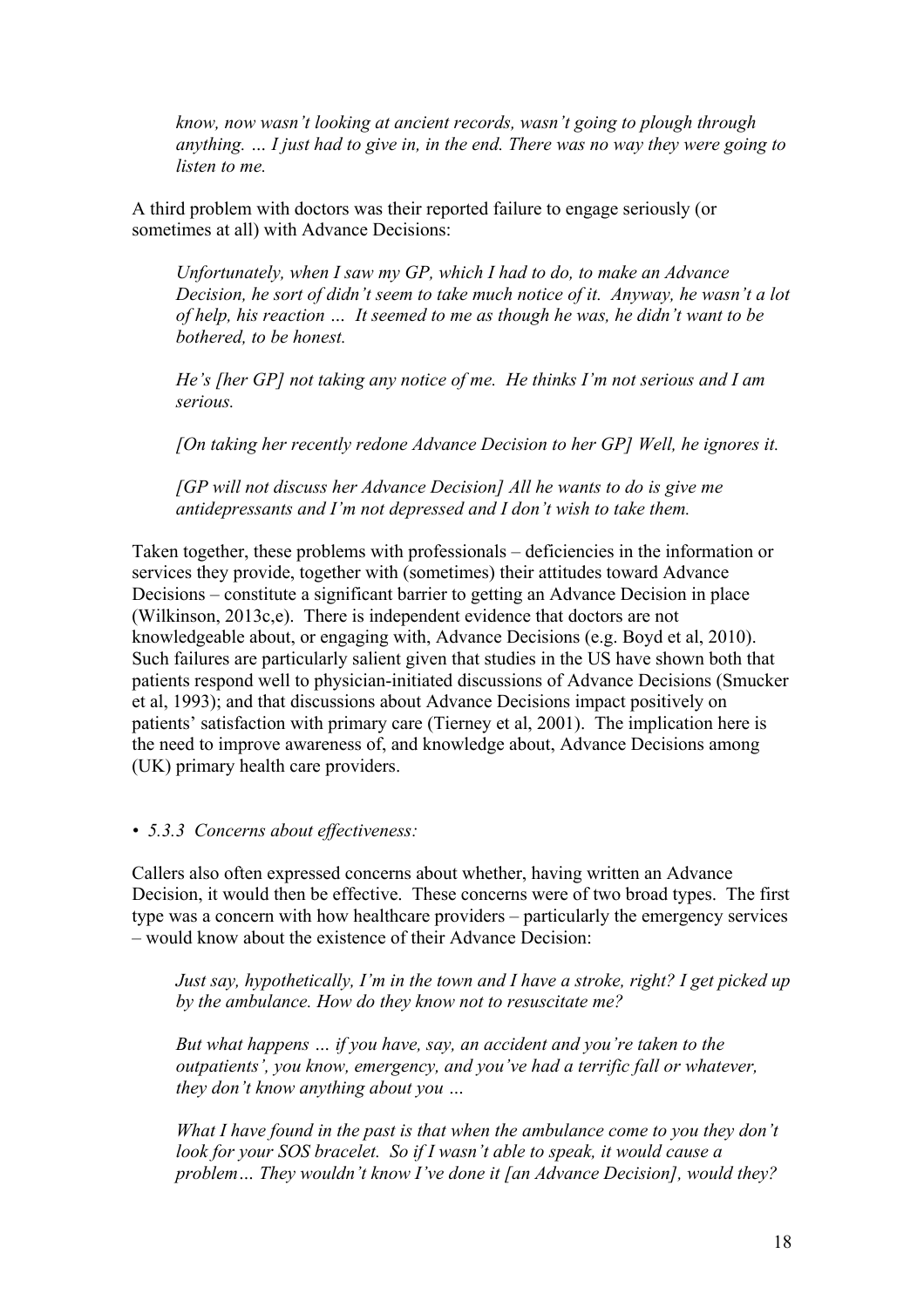Three ways of dealing with this issue were raised: two callers mentioned tattoos, and two the Lions 'message in a bottle' scheme; however, most frequently discussed – in about 17% of calls - was the MedicAlert service (with which *Compassion in Dying* has recently gone into partnership). Relatedly, in some calls, the call-taker mentioned the possibility of lodging a 'Do Not Attempt Resuscitation' Order (or, occasionally, an Advance Decision), with their Ambulance Trust. However, a report by Satherley and Hehir [2012] for *Compassion in Dying* revealed that, even when these are lodged, most Trusts are not able to report on whether they are adhered to. The situation may improve with the introduction of schemes like London's 'Co-ordinate My Care' (Hough, 2012).

The second type of concern raised by callers about the effectiveness of an Advance Decision was whether it would be respected:

*I'm still having challenges from doctors who obviously- you know, they have a conscientious objection to not treating.*

*They [doctors] just can't get their heads around that somebody else can make decisions. They're still in the mode, medical mode, that 'I am in charge', sort of 'my decisions'. … But there's a duty to consult and work very closely with them [families].*

*I think this is often the case with the dealing of the elderly who've dementia in a care home, unfortunately. Their [doctors'] job is to keep patients alive because that's what they've signed the Hippocratic Oath to do.*

Such concerns may, of course, significantly affect the likelihood that someone will complete an Advance Decision. *Compassion in Dying* has published a systematic review of research evidence, mostly from the US, on whether end-of-life wishes are respected (Satherley and Hehir, 2011). This highlights the need for training and awareness-raising for healthcare professionals about the legal status of Advance **Decisions** 

#### *• 5.3.4 'Getting it down':*

Callers also reported problems with the writing of the Advance Decision itself. They experienced two kinds of difficulties in attempting to translate their end-of-life wishes into a formal document (such as the *Compassion in Dying* Advance Decision template). The first of these was a difficulty in understanding what was needed in order to complete an Advance Decision (i.e. a general conceptual problem):

*I have downloaded the 18 pages of Advance Decision. What I want to know is what do I do now?*

*I have in front of me the papers that you sent me, which is- it's a sort of- [reading] 'This document should be used in the event of loss of capacity.' I've not lost any capacity.*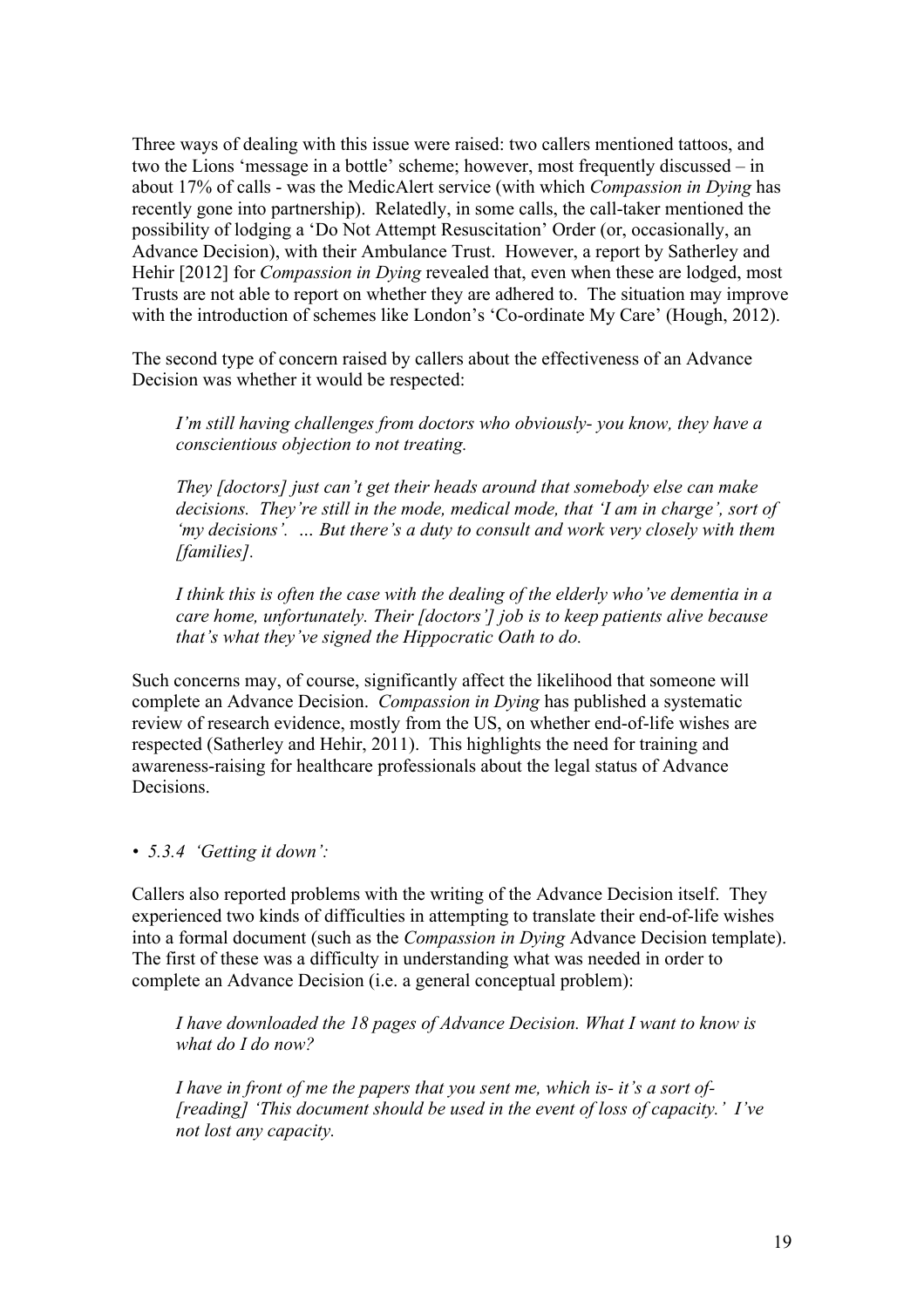*I think these [Advance Decision forms] are rather complicated to fill up. I don't know whether other people find them a bit complicated. … Filling up these forms is very difficult when you've really nothing wrong with you except arthritis, to put anything down other than that. … I mean, what do I put, uhm, when I'm perfectly well?*

*[Reading out the form] 'I refuse the following treatments'. I've put nothing. I don't know what to refuse. I haven't got any knowledge.*

The second kind of difficulty callers experienced with actually writing an Advance Decision was with how to word it, or to word specific items within it:

*I know what I want, went through the wording round in my mind, but it's putting it into a coherent form, you know, on the form …*

*I've been trying to uh, phrase the word, get the right wording you see to write it down. And I've found it terribly difficult.*

*[In relation to question 1(D) on the AD form] Do you have a- or can you tell me where I could find, a sort of a catch-all phrase that will cover more or less anything whereby … I'm incurable, I'm in great pain, or I'm out of it, you know, with a stroke or whatever.*

*[Also in relation to 1 (D)] Do you know where I could find some sort of phrasing whereby I'm kind of like- that more or less takes care of everything*

*[In relation to question 1(C) on the AD form] The question uhm [reading] 'I'm persistently unconscious and I have been so for at least-' How many weeks do most people put in there? I've got no idea what to put in there.*

*[Also in relation to 1(C)] On page 2, I've chosen four weeks. That seems enough to me to be persistently unconscious. Is that the average?*

*[Also in relation to 1(C)] And uhm do you happen to know how many weeks of unconsciousness do people go through, or have I to talk to the GP about that?*

Taken together, then, difficulties around legal issues and interaction with professionals, and concerns about how to write an Advance Decision and how to ensure its effectiveness, constitute significant barriers to putting an Advance Decision in place.

In sum, the analysis presented above reveals the strong motivation that callers to the End-of-Life Rights Information Line have to write Advance Decisions, both in terms of the reasons they give for writing them [5.1], and what they hope to achieve by doing so [5.2]. It also reveals some of the difficulties they experience in attempting to get their end-of-life wishes appropriately documented, noted, and respected [5.3]. The barriers identified by callers are a key part of the context within which the helpline call-takers are working to provide information and support.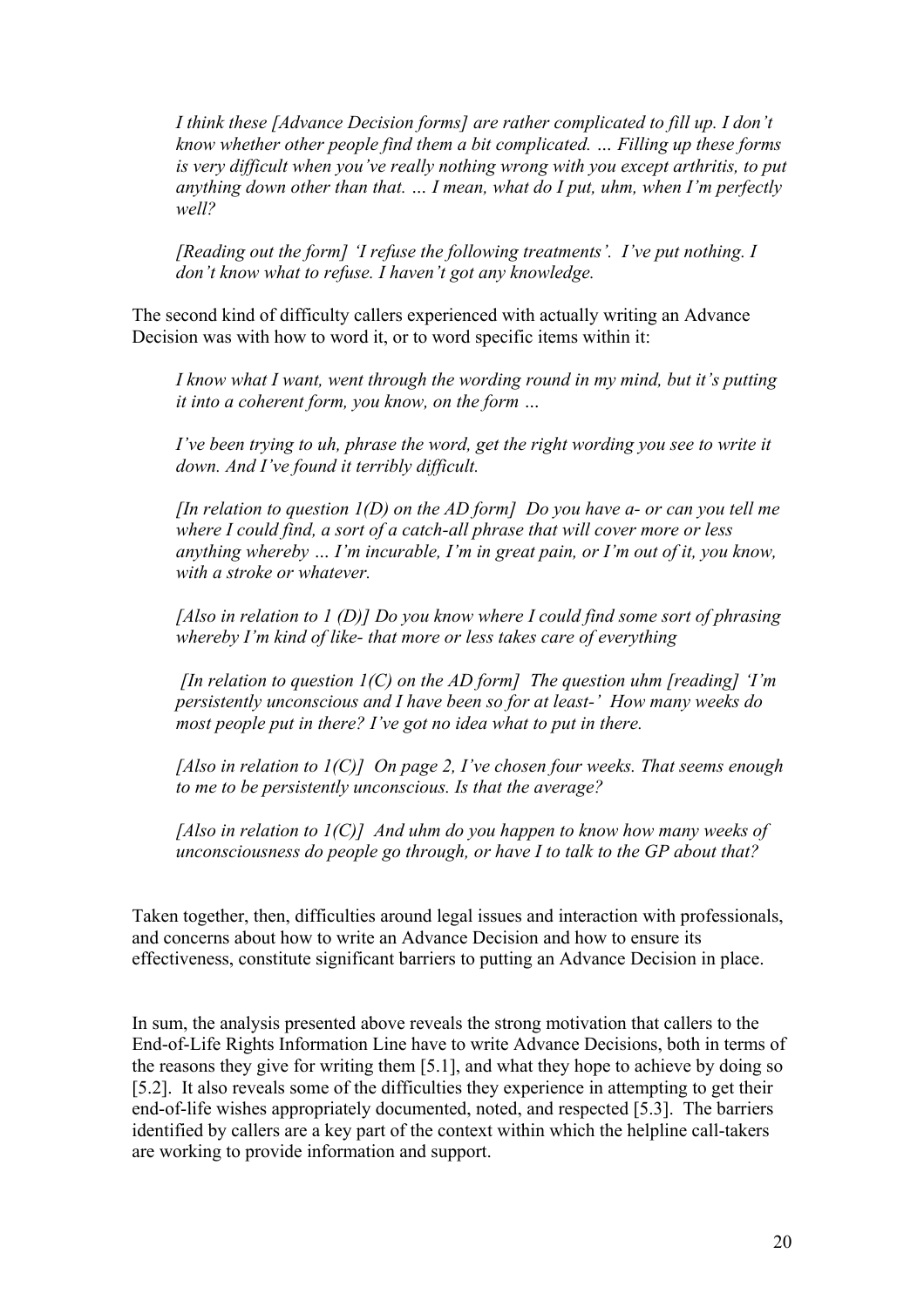## **(6) Evaluation of the service:**

The following evaluation of the service provided by *Compassion in Dying*'s End-of-Life Rights Information Line is divided into two main sections: Evidence of effectiveness [6.1 below]; and Issues to address [6.2].

## **6.1 Evidence of effectiveness:**

The overview of calls to the *Compassion in Dying* Information Line presented above as Section 4 - incorporates two useful indicators of the effectiveness of the helpline: the number of people reached (in terms of pack requests) [6.1.1 below]; and the scope of the service (in terms of content of calls) [6.1.2]. The detailed content analysis of the calls offers a third indicator: the substantial amount of praise and appreciation offered by the callers for the service [6.1.3].

### *• 6.1.1 Number of people reached:*

One indicator of the effectiveness of the service is the number of people reached. In its second year of operation, the Information Line took twice as many calls as in its first year (*Compassion in Dying,* 2012), so awareness of the service is clearly growing (particularly since the Saga article in September 2012). Further, insofar as *Compassion in Dying* logs only the number of calls to the Information Line, it considerably underestimates the number of people reached. Given that, as noted above [in 4.2.3], about a third of calls are on behalf of two or more people, and that around a quarter of the callers who request an Advance Decision Information Pack actually ask for multiple packs to be sent out (typically between 2 and 5 packs per caller) [in 4.2.4], it is possible to suggest that for every 100 calls, around 130 – 140 people are actually reached.

#### *• 6.1.2 Scope of service:*

Another indicator of effectiveness is the scope of the service offered on the helpline, as indexed by the content of the calls. Insofar as *Compassion in Dying* markets itself primarily as a provider of free Advance Decision forms, it underplays what callers receive from the helpline. As noted above [in 4.2.4], although 77% of calls include requests for Advance Decision Information Packs, only about 11% are simple pack requests-and-grantings alone. The vast majority of 'pack request' calls also involve the call-taker in providing information (e.g. about what an Advance Decision is; what it can and cannot cover the process of completing one; and so on). And further, as also noted above [in 4.2.5], the remaining 23% of calls deal with a much broader range of issues, including assisting people with actually filling in their own Advance Decision forms; helping them untangle legal complexities; or enabling them to discuss their worries or concerns about end-of-life issues.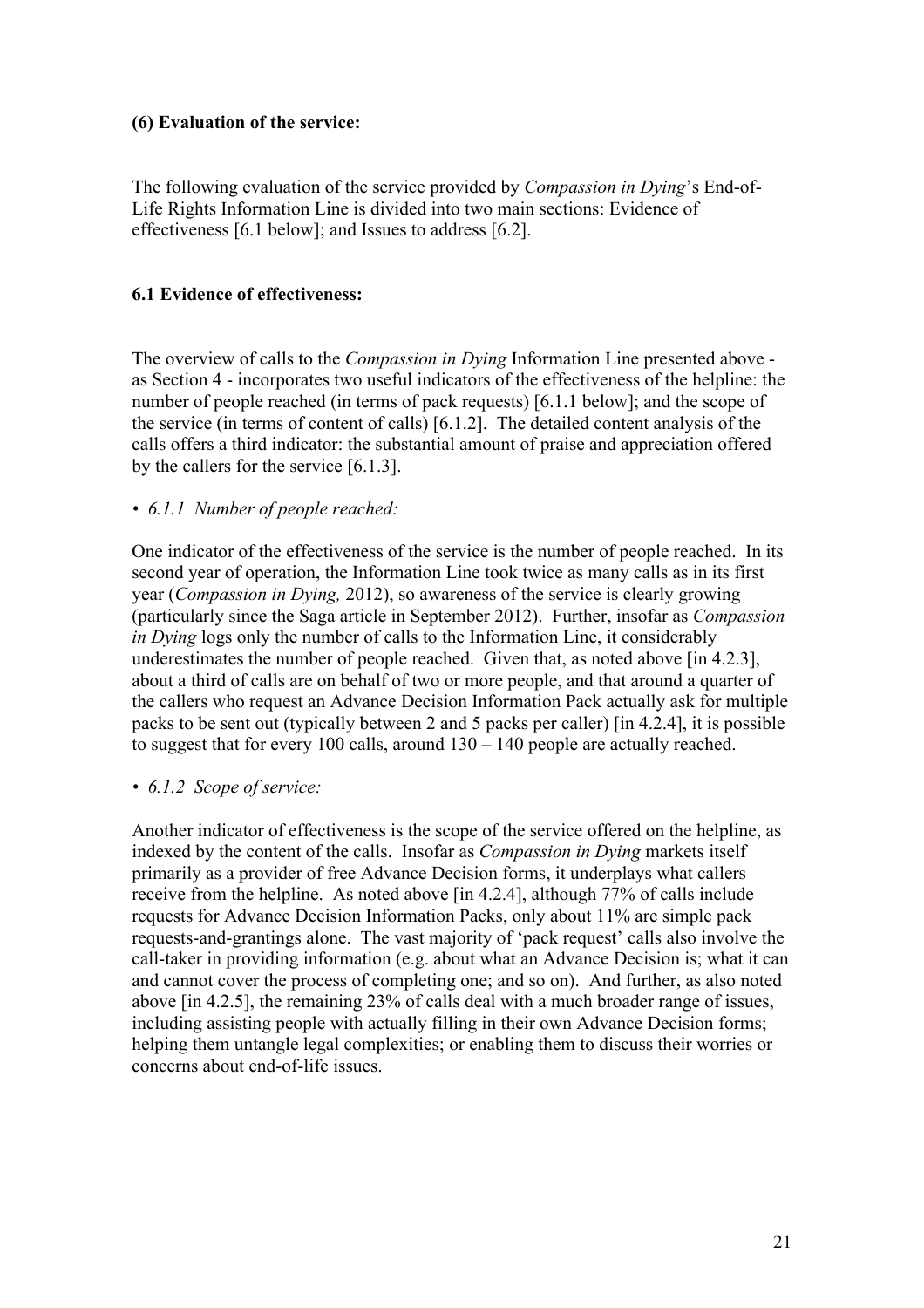*• 6.1.3 Praise and appreciation:*

More than 40% of the callers spontaneously offered praise for, and appreciation of, the service offered by the helpline. Typical comments include the following:

*Thank you for your time. You've been very patient.*

*Well, thank you for listening to me and giving that very clear guidance.*

*Thank you, that's been really, really helpful.*

*I've had one of your packs, which I think is excellent.*

*Thank you very much indeed. I'm glad you're doing this service.*

*You're doing a wonderful job.*

*… the fact that you'd actually got back to me – I didn't need any support 'cause I was just looking at a copy of the document – but I thought that was excellent.*

*It's nice to know that there's people like yourself around that can give the advice, that's great.*

*Thank you so much for all your help. Thank you.*

*I keep saying how wonderful this is. … In fact, I went into the doctors soon after my mother passed away to say I'm so glad, it made life so much easier. I mean I did speak to someone at your firm afterwards. I was so adamant that it was, you know … it was wonderful.* 

*Thank you. I think you're providing an excellent service.*

*You've been very helpful. Thank you very much indeed.*

*I'm very impressed.*

*Well, you've been great, because, I mean, it took some weeks or months to complete mine, but each stage I had a problem, I phoned you and you helped me with it. It was great.*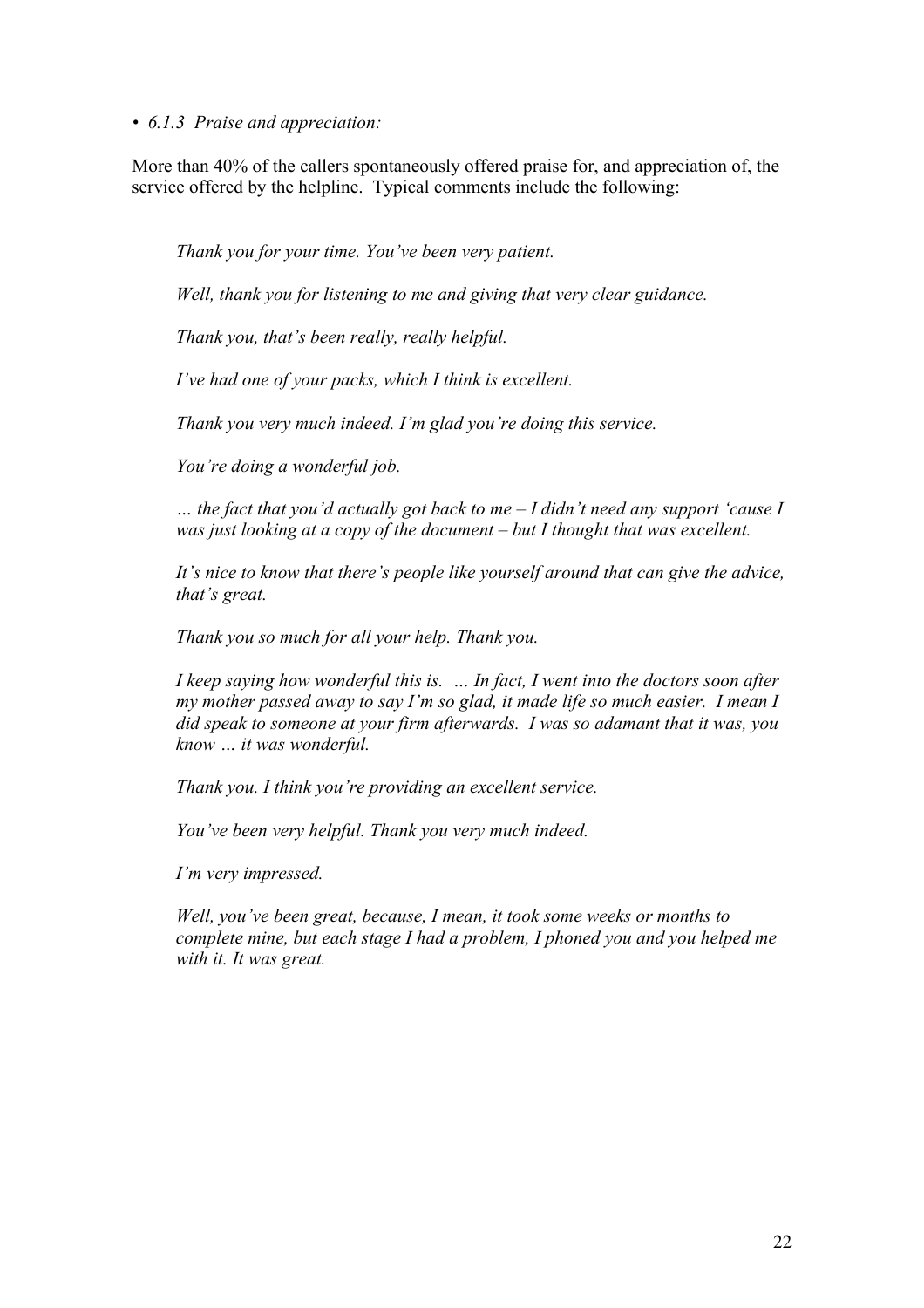In addition, some callers reported the positive assessments of others:

*Well, my friend seemed to think you did a good job for her.*

*One of the things that most people are saying is an absolute godsend is packs of the Advance Decisions.*

*My solicitor was so impressed. He said, 'This is wonderful'. I said, 'Well, I've had a lot of help, you know'.* 

And, finally, nearly 20% of callers mentioned wanting to show their appreciation through making a donation to *Compassion in Dying.* Although this was sometimes raised spontaneously, it was more often an enthusiastic endorsement of the call-taker's suggestion that they might like to donate, when told that there was no charge for the Advance Decision Information Pack, or the service more broadly (not all call-takers made this suggestion).

Taken together, then, these three indicators (i.e. number of people reached; scope of service; praise and appreciation) suggest that the helpline is providing a very effective, well-regarded, and much appreciated service. Its success should be regarded as providing the context for the suggestions for improvement which follow.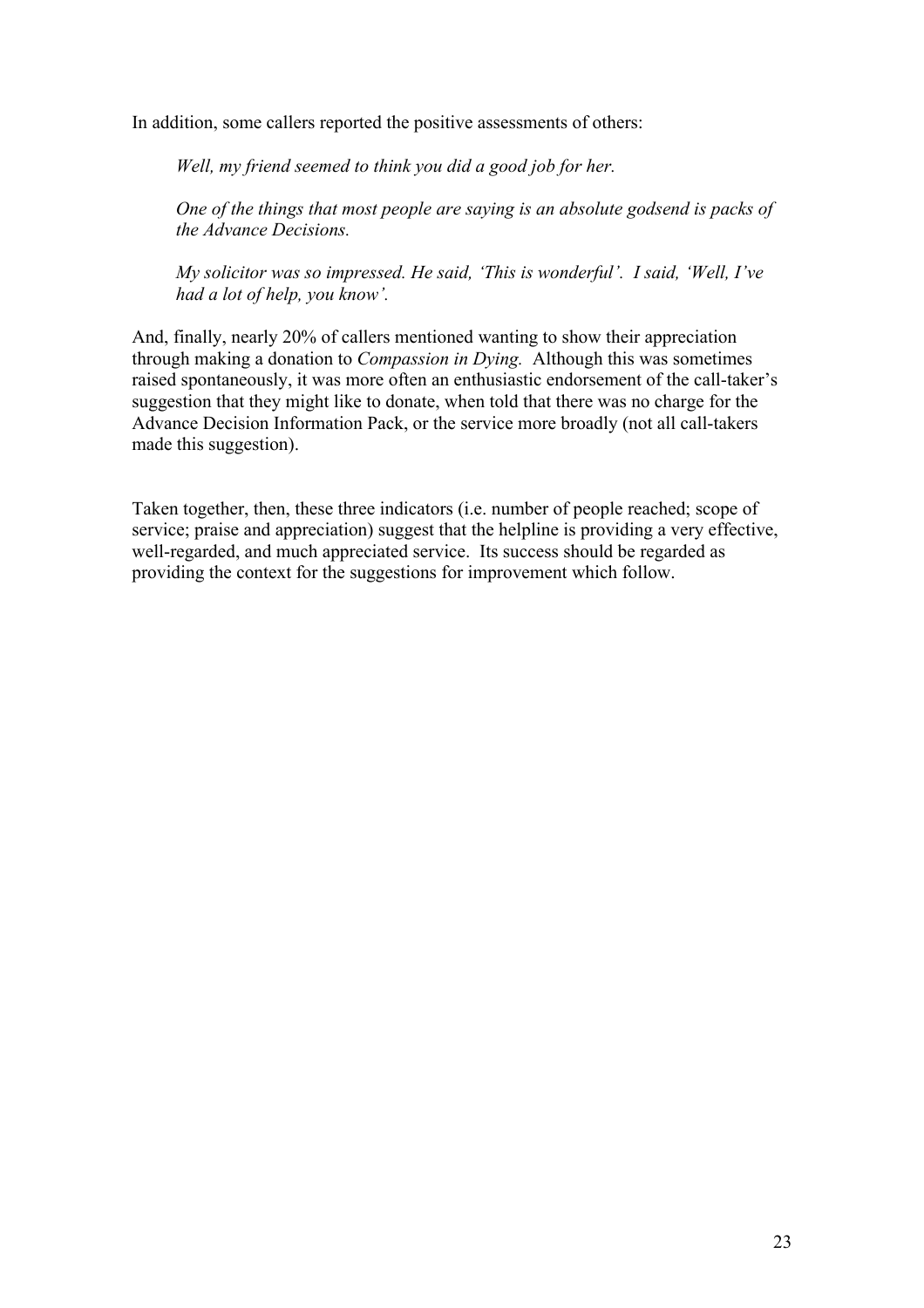## **6.2 Issues to address:**

The following suggestions of issues which could usefully be addressed in order to improve the service provided by the Information Line are divided into two main sections: feedback already given to *Compassion in Dying,* on an interim basis [6.2.1 below]; and new feedback as a result of completing the analysis for this study [6.2.2].

# **6.2.1 Previous feedback**

An interim analysis of the first 120+ calls in the sample has already informed two types of feedback to *Compassion in Dying*: personal discussion and feedback sessions with individual helpline call-takers about their practice [6.2.1.1]; and some suggestions for revising the Advance Decision template and guidance notes [6.2.1.2].

*• 6.2.1.1 Personal discussion and feedback sessions:*

Wherever possible, I have held individual feedback sessions with the helpline calltakers who contributed calls to the sample for this study. The sessions have focused in detail on particular calls, and sections of calls, which embody good practice; and on particular calls, and sections of calls, which proved more problematic, generating specific suggestions for improvement.

Some examples of good practice identified include:

- engaging with the caller's concerns on their own terms;
- conveying warmth and humour;
- displaying empathetic understanding;
- correcting misunderstandings sensitively;
- offering practical suggestions;
- inviting the caller to raise any additional concerns towards the end of the call;
- offering the opportunity for a call-back at a later date; and
- closing the call on a personal note, by addressing the caller by name.

Some examples of problematic areas include:

- failure to explore and address the caller's needs;
- over-emphasis on the process of completing an Advance Decision, rather than the issues and concerns underpinning the call;
- offering 'formulaic', rather than 'tailored', advice;
- difficulties in handling strong emotions, such as crying or anger;
- assuming knowledge and understanding of complex legal issues (see also 6.2.2.2 below); and
- problems in dealing with 'difficult questions' (see also 6.2.2.6 below).

There is considerable potential for further individual feedback work of this kind, and also for developing training sessions based on these insights – both for new call-takers and as continuing professional development for existing call-takers. It is perhaps worth noting, now on the basis of analysis of all 227 calls in the sample, that I do not think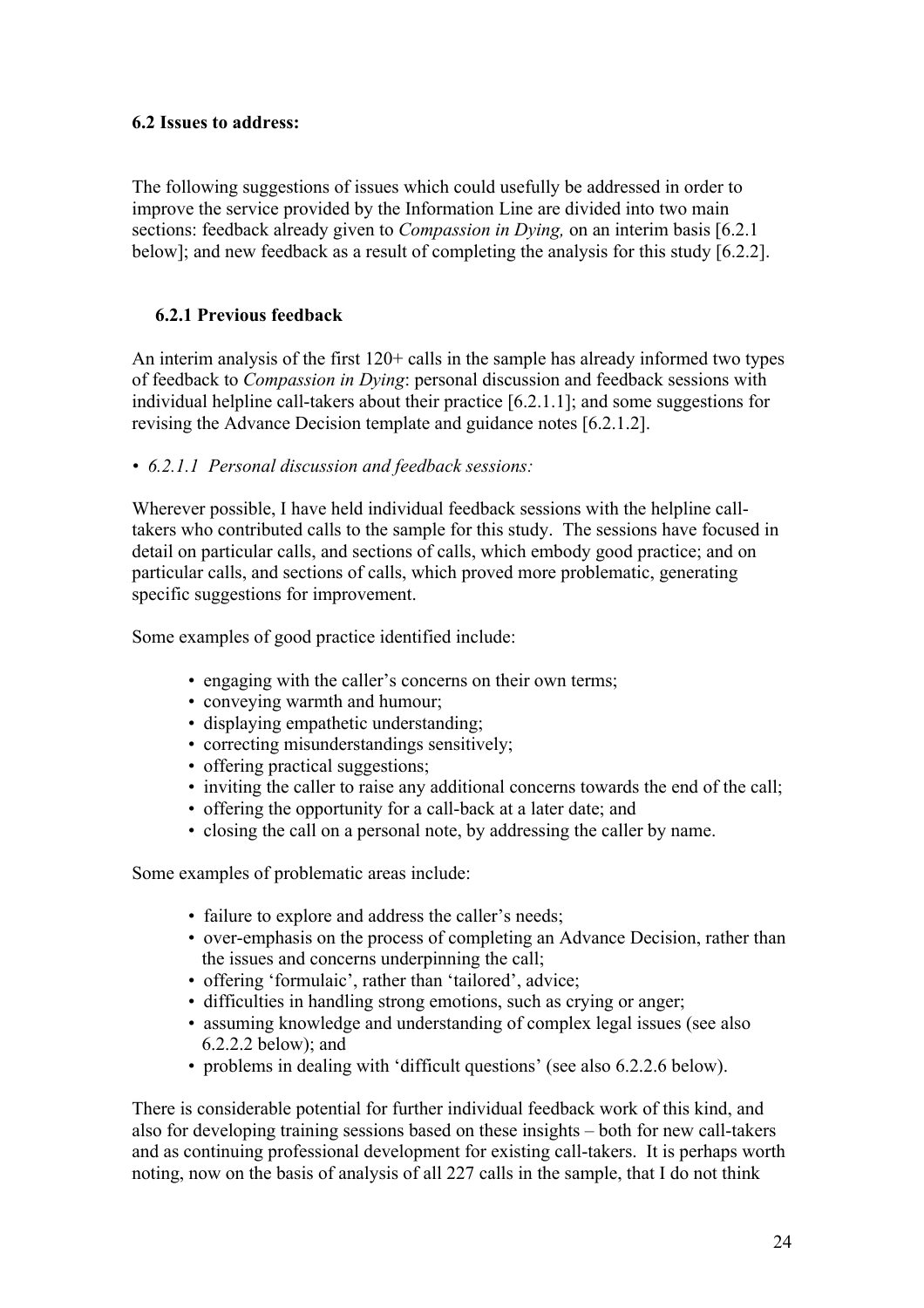there are any serious or systemic problems in the way the calls are handled. It would, however, be possible to reduce variability across calls, and across call-takers, by implementing some more systematic and extensive training. It would also be possible to improve the service overall by having call-takers share good practice: each call-taker exhibits particular strengths from which others could learn. There are also some particular issues and some particular items on the Advance Decision template that cause recurrent problems, and I address these further below (in 6.2.1.2; and 6.2.2.5 and 6.2.2.6).

# *• 6.2.1.2 Suggestions for revising template and notes:*

In late 2012, *Compassion in Dying* began the process of reviewing the wording of its the Advance Decision template and guidance notes. As part of this process, based on the interim analysis of the first 120+ calls (together with involvement in an ESRCfunded seminar which examined the strengths and weaknesses of various Advance Decision templates: see Wilkinson, 2012), I was able to identify aspects of the template and notes that were proving particularly problematic for callers (plus issues which were addressed more effectively in other templates), and to suggest particular changes (see Appendix C). I was very pleased to see that three of the four proposed changes were incorporated into the early 2013 revision of the template and guidance notes, which is in the process of being implemented.

On the basis of the analysis of all 227 calls, it appears that some aspects of the template and notes remain problematic (see Section 5.3.4 above for callers' concerns). Further, since making my original suggestions, I have also had the experience of running 'Advance Decision Writing Clinics', alongside a member of *Compassion in Dying* staff, at the public engagement event, *Before I Die: A Festival for the Living About Dying*, held at Cardiff University, 11-20 May 2013 (see www.cardiff.ac.uk/beforeidie for details). These 'clinics', which took the form of one-on-one sessions providing practical help in completing an Advance Decision for members of the public, were immensely rewarding – but also revealed an additional problem with the Advance Decision template (see 6.2.2.5 below for details and new suggestions).

#### **6.2.2 New feedback:**

My analysis of the full sample of 227 calls suggests the following issues which could usefully be addressed in order to improve the service offered by the End-of-Life Rights Information Line:

- (A) Conceptual issues:
	- Confusion between *Compassion in Dying* and *Dignity in Dying*  $[6.2.2.1$  below];
	- Not understanding the law [6.2.2.2];

(B) Practical issues:

- Problems with 'updating' and successive versions of forms [6.2.2.3];
- Problems with multiple copies of forms [6.2.2.4];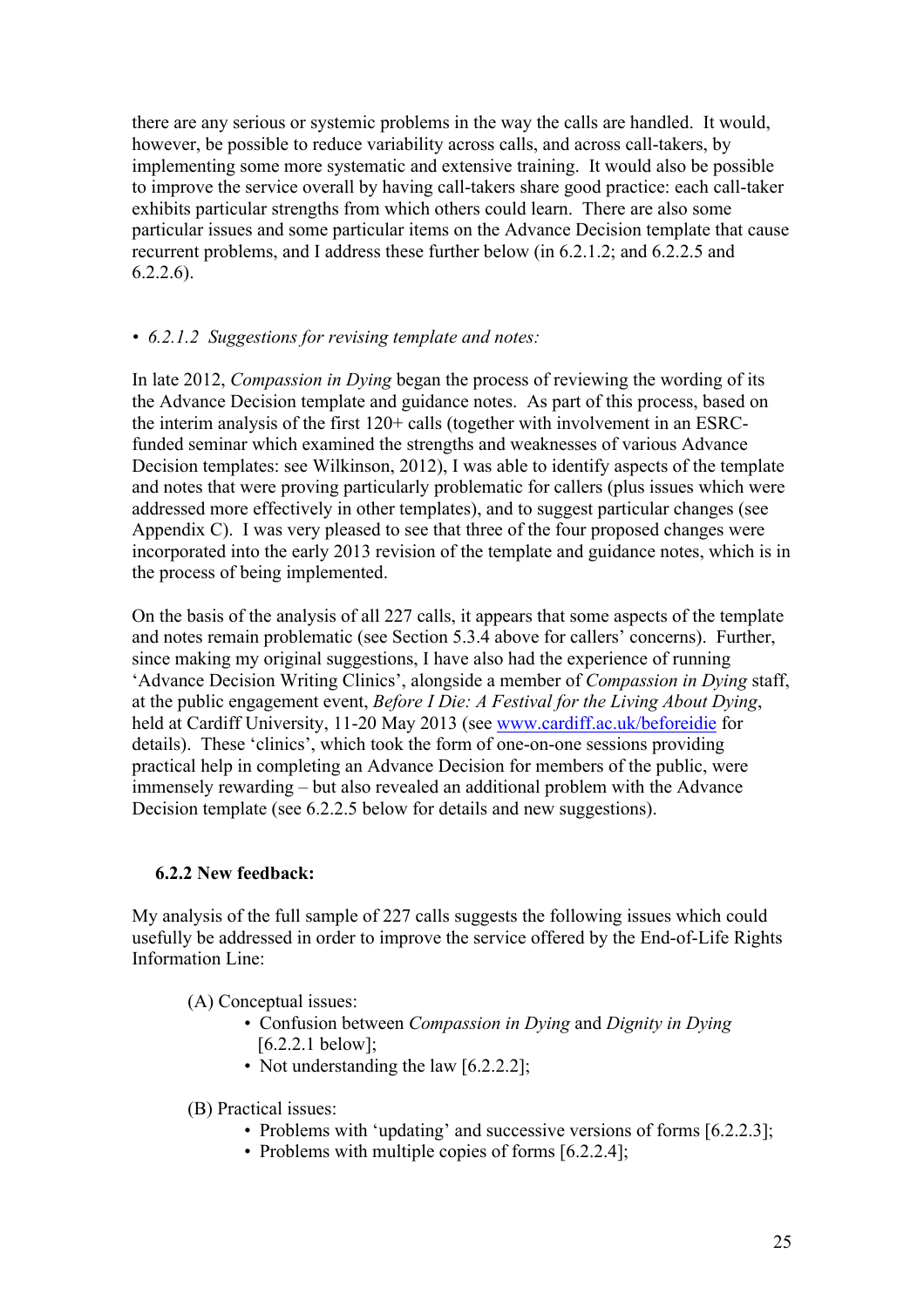(C) Interactional issues:

- Callers' difficulties with particular items on the Advance Decision template [6.2.2.5];
- Call-takers' difficulties with enquiries about assisted suicide [6.2.2.6].

### *• 6.2.2.1 Confusion between Compassion in Dying and Dignity in Dying:*

The existence of two organisations - *Compassion in Dying* and *Dignity in Dying* – both involved in end-of-life issues, and with very similar names, is a recurrent source of confusion for callers. This is despite the fact that publicity materials consistently emphasise that *Compassion in Dying* is involved in providing information, research and education around existing end-of-life rights, while *Dignity in Dying* is involved in campaigning to extend and defend end-of-life rights. The confusion is exacerbated by the fact that it is only relatively recently that *Compassion in Dying* became a separate organization, and the two organisations share an office, and also some staff. Further, the distinction between the two organisations is not only opaque to helpline callers, it is also apparently opaque to the wider public, including the media (e.g. the Saga magazine article which prompted the big 'spike' in calls wrongly referred to *Dignity in Dying*). This confusion matters for the *Compassion in Dying* helpline because callers not infrequently raise matters related to *Dignity in Dying* (e.g. membership subscriptions, newsletters, current campaigns), and these take time to disentangle and explain, which is evidently frustrating for both caller and call-taker. It may be worth considering a name-change for the End-of-Life Rights Information Line (and possibly for *Compassion in Dying* itself) which distinguishes it more clearly from the work that *Dignity in Dying* is doing.

#### *• 6.2.2.2 Not understanding the law:*

Another common issue for callers – as detailed above in Section 5.3 on 'Barriers to writing an Advance Decision' – is difficulty in understanding the law relating to the end of life, both because of the multiplicity of documents available, and because of changes in terminology over time (e.g. from Living Will to Advance Decision). Potential confusion is increased by the widespread practice (including in the Saga article) of referring to Advance Decisions as Advance Directives. Again, this confusion matters for the helpline because of the amount of time and effort that is required to establish what the caller knows about currently-available options, and their legal status, and the relationship between them, before being able to map this onto his or her wishes for the end-of life. Often callers' lack of knowledge or understanding does not become apparent until quite late on in the call, and may take some unpicking. Of course, *Compassion in Dying,* as an organization, cannot do very much about this, other than keeping its documentation as clear and simple as possible. (Research in the US has shown that an Advance Directive form redesigned to meet the literacy levels of most adults is evaluated more favourably than a standard form [Sudore et al, 2007].) However, my analysis of the calls suggests that Information Line call-takers could perhaps take a little more care not to assume too much knowledge on the part of callers, and to be alert for problems that may be apparent through their (mis)use of legal terminology. Given the formidable barrier that legal issues pose to the writing of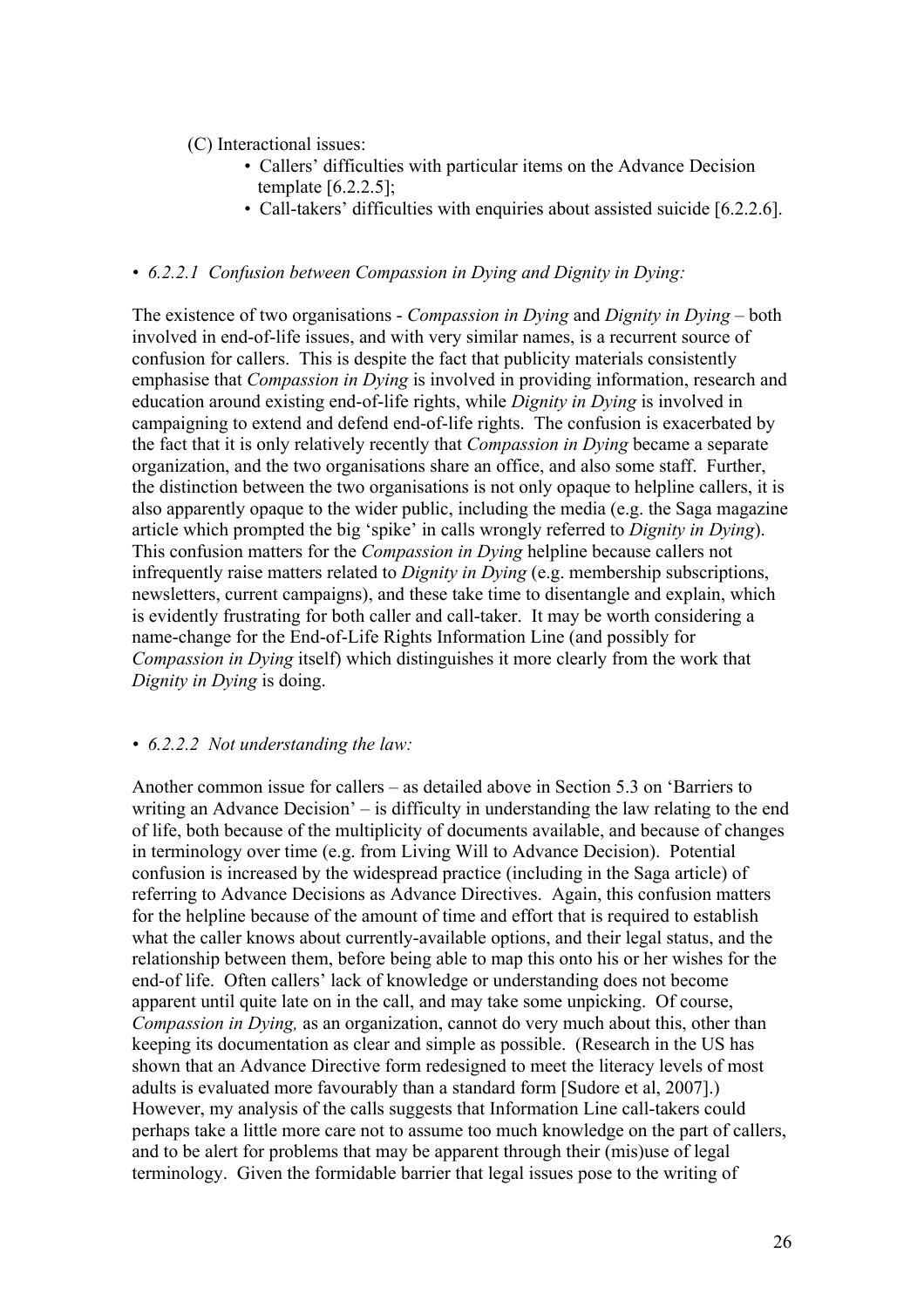Advance Decisions, as much help as possible is needed to lead callers through the legal minefield.

# *• 6.2.2.3 Problems with 'updating' and successive versions of forms:*

A series of problems arise around the issue of 'updating' or making a new Advance Decision - particularly since the change in the law created by the implementation of the Mental Capacity Act in 2007. This issue arose in almost 20% of the calls – however, call-takers handled it in rather different ways. One call-taker, faced with a caller who has an 'old' (i.e. pre-2007) Advance Decision (often referred to as a Living Will), always suggests that the caller should make a new one. Another call-taker apparently makes a judgement call as to whether to advise the caller to complete a new Advance Decision, or to 'update' an existing one to comply with the requirements of the Mental Capacity Act by adding a sentence saying "The decisions in my Living Will still apply even if my life is at risk at a result". However, this call-taker doesn't always follow this up by saying that the additional sentence needs to be signed and witnessed. And it is not clear that, without further explanation (which is rarely offered), callers really understand the consequences of making this addition. Clearly there needs to be greater consistency in how the issue of 'updating' an Advance Decision vs. making a new one is handled; and any proposal that the caller might update an existing document needs fuller discussion. My suggestion is that it would be simpler to adopt as default the strategy of advising the caller to make a new Advance Decision.

These problems are compounded by the fact that successive versions of the forms are still in circulation. Callers are sometimes confused by the differences between successive versions – and a much time may be spent accounting for why particular questions have been amended, removed or added. While this issue may not be solveable (and it would be a pity not to continue to improve the template and notes), it could perhaps be ameliorated by flagging 'post 2007' forms more clearly as such; and by opening any discussion of the forms with a check that the caller has a 'post 2007' version.

# *• 6.2.2.4 Problems with multiple copies of forms:*

One recurrent problem – raised in about a quarter of the calls - arises from the fact that the current Information Pack includes four copies of the Advance Decision form (which the Guidance Notes suggest is in order to be able to give copies to a GP, a close relative or friend, and possibly others). However, this generates many enquiries about how the four copies are actually to be filled in. For example, callers ask questions such as: Does each copy need to be written out separately?; Should each one be signed and witnessed?; Can just one be filled in and photocopied?; Does each photocopy need to be signed and witnessed?; Can paragraphs be written out, photocopied and (physically) pasted onto the other blank forms?; Do these then need to be individually witnessed? The problem could easily be solved by simply providing one copy of the form, with instructions to photocopy it as many times as needed after it has been signed and witnessed. This solution would also have the advantage of reducing printing and mailing costs.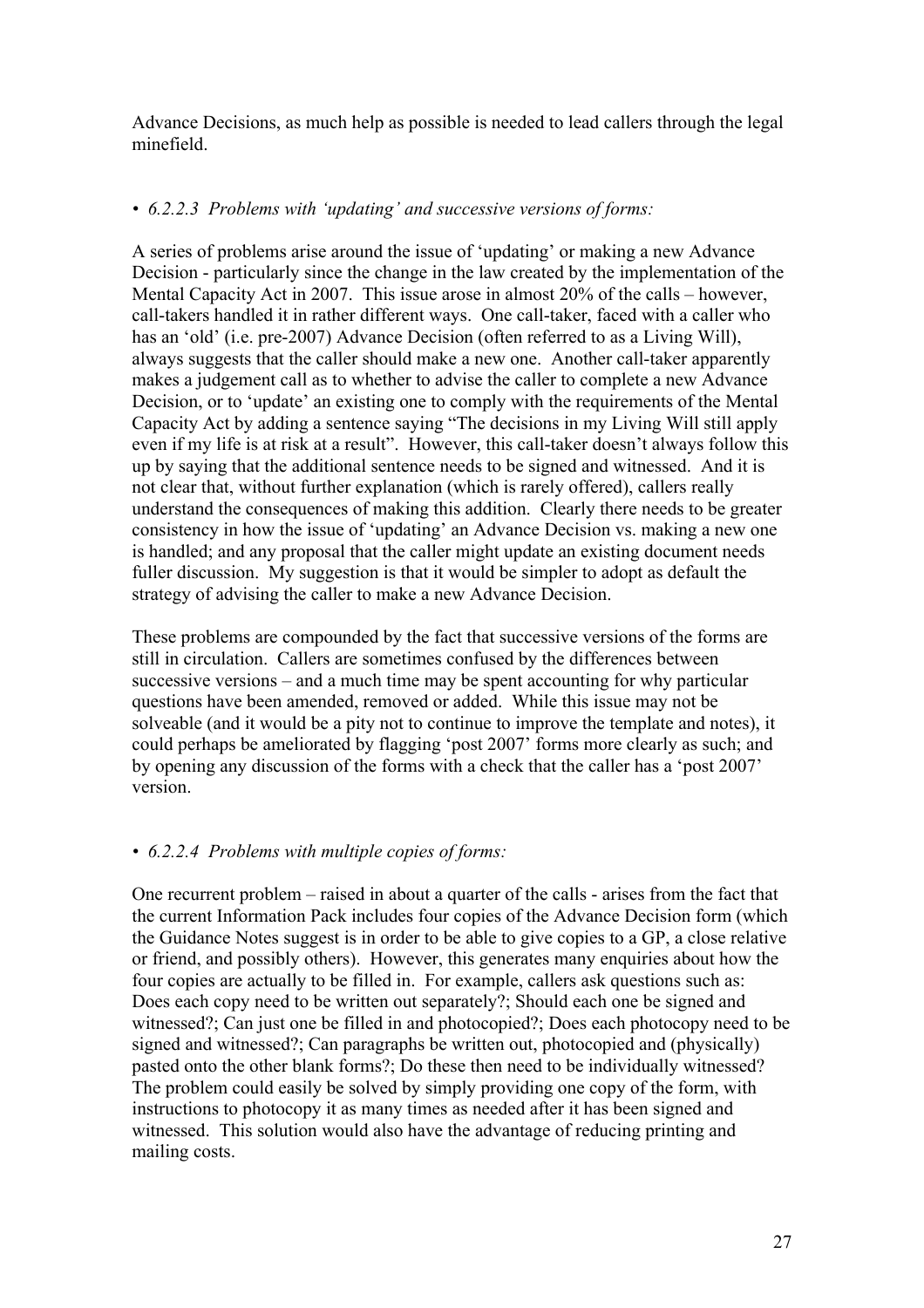#### *• 6.2.2.5 Callers' difficulties with particular items on the Advance Decision template*:

There are two particular items on the Advance Decision template that seem to present callers with particular difficulties: these are statements 1(D) and 1(C) in the first section, 'Refusal of Treatment'. The last five quotations from callers in Section 5.3.4 of this report ('getting it down') illustrate the kinds of things they say about these two statements.

In relation to 1(D), callers recurrently indicate that they want to 'cover everything', rather than to list particular situations in which they refuse treatment. This problem has already been addressed, following my November 2012 recommendations, in the January 2013 revision of the template and guidance notes. Specifically, the guidance notes have now been amended to emphasise that statements (A), (B) and (C) are designed to cover refusal of treatment (should someone lose capacity) in virtually any situation; and to highlight that individuals can specify that they wish to refuse all life-prolonging treatments in every situation they list in 1(D). It remains to be seen, when the new materials come on stream, whether these changes address callers' concerns about 1(D).

In relation to 1(C), callers recurrently indicate that they do not have any basis for deciding how many weeks of unconsciousness would be acceptable to them. This problem is compounded by the fact that call-takers regularly deal with this problem by saying this is 'a personal decision', which does not really help, nor is there currently anything in the guidance notes which addresses this. One solution would be to put a 'default' number of weeks into the statement, with an explanation in the guidance notes, together with a note indicating that the figure could be amended, should an individual so wish. It would be prudent to wait for Royal College of Physicians' review of the management of disorders of consciousness, due for publication in Autumn 2013, (and which will offer definitive guidelines) before deciding what this figure should be.

There is a further problem with 1(C), which came to the fore during the course of the 'Advance Decision Writing Clinics' at the Cardiff University *Before I Die* festival earlier this month. Several members of the public who came to these clinics had also attended the 'expert panel' event the evening before (see Wilkinson, 2013d), in which several presentations had referred to the 'minimally conscious state' (Giacino, Ashwal, Childs et al, 2002), in which unconsciousness is punctuated with brief, occasional, and fragmented moments of consciousness. They were particularly concerned about the recent case of 'M' (W v M & Ors [2011]), in which treatment-withdrawal from a minimally conscious woman (without a valid and applicable Advance Decision) was refused on the grounds of 'sanctity of life'. In working through the Advance Decision template in the Writing Clinics, then, these people commented that 1(C) only covers unconsciousness – yet in some ways minimal consciousness could be seen as a 'worse' condition (see Wilkinson and Savulescu, 2012). This is so both for the minimally conscious individual, to the extent that they may be fleetingly 'aware' of their situation, in a way the persistently unconsciousness individual is clearly not, and for their families - for some of whom 'minimal consciousness' is a 'fate worse than death' (Kitzinger and Kitzinger, 2012). Consequently, clinic attendees wanted to discuss ways in which the Advance Decision could be amended to cover this eventuality. Again, however, it would be prudent to wait for the Royal College of Physicians' report in a few months time for guidance as to how this might most appropriately be done.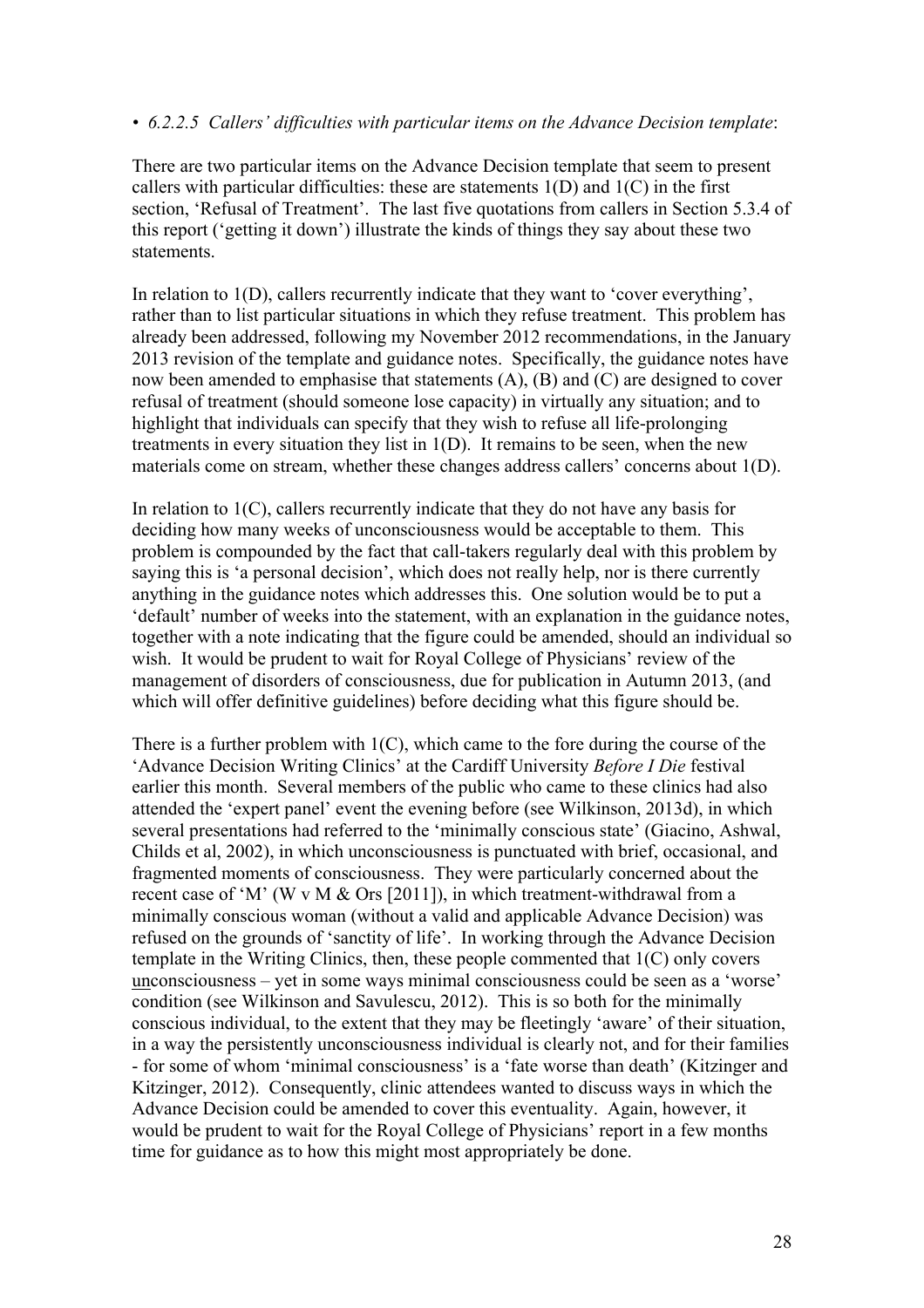#### *• 6.2.2.6 Call-takers' difficulties with enquiries about assisted suicide:*

There are a number of calls in the sample in which callers ask questions about assisted suicide – in particular, about the logistics and cost of going to the Dignitas clinic in Switzerland. This creates a very particular set of difficulties for the helpline call-takers, who are well aware (as callers often are not) that providing information about Dignitas could be construed as assisting a suicide, and that in the UK – under the Suicide Act, 1961 - assisting a suicide is illegal and could result in prosecution. *Compassion in Dying*'s policy is clearly not to provide this information. Call-takers are therefore faced with the challenging interactional task of refusing to provide information that has been requested without alienating the caller. I have run two 'expert' workshops involving a detailed analysis of these challenging calls (Wilkinson, 2013a,b). Analysis shows that there is great variability in how the task is handled by call-takers: (e.g. by claiming they 'do not know'; by declaring they are 'not allowed' to say; by explaining that providing this information is illegal) and in call-takers' reactions to this (ranging from acceptance, to surprise, to anger). Perhaps not surprisingly, in general these calls are not handled well. I suggest that call-takers need some clear advice on how to handle 'the Dignitas question', and, preferably, training in how they might best do so.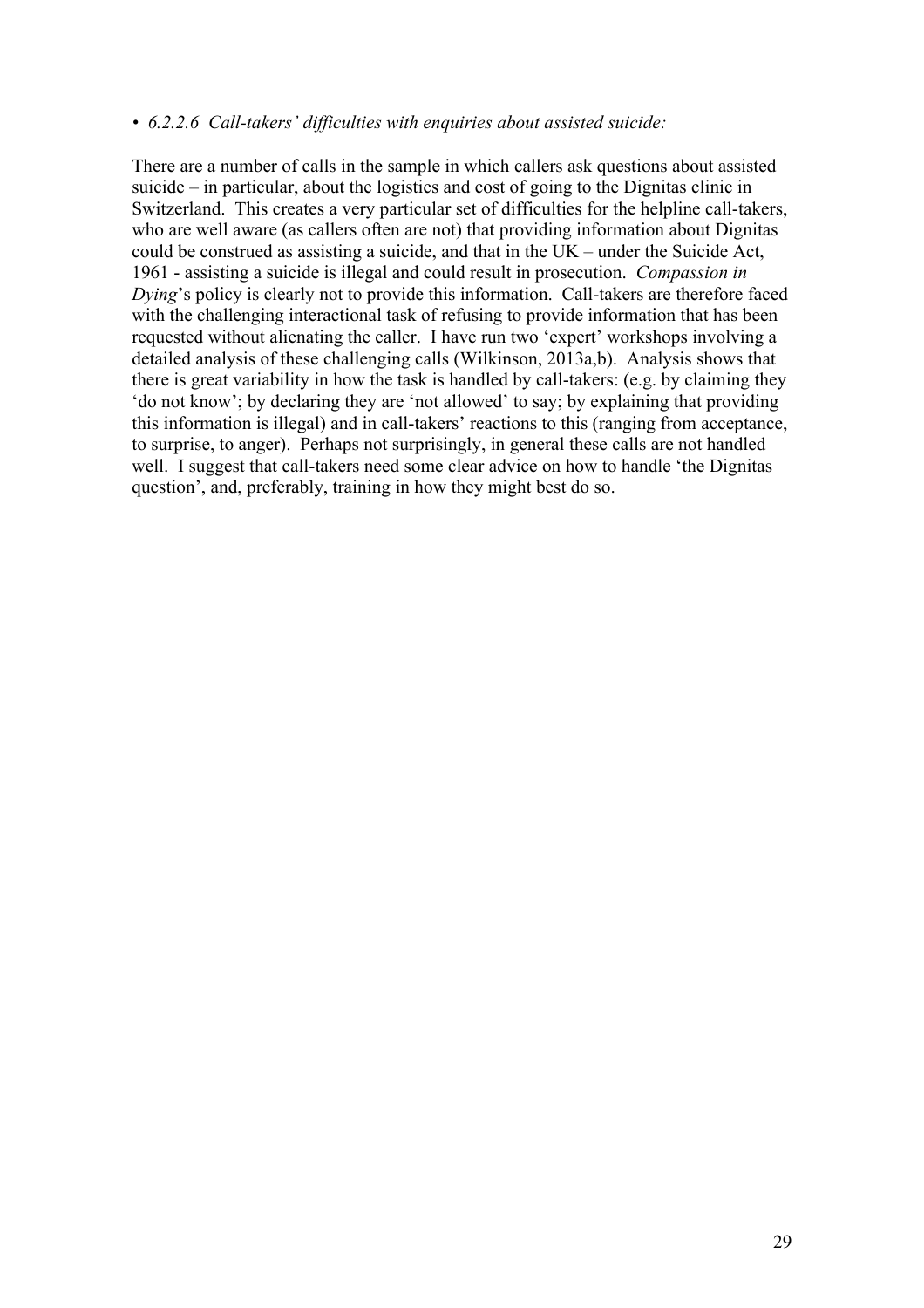# **(7) Relationship between this study and other aspects of** *Compassion in Dying***'s work:**

In this - penultimate - section of the report, I briefly reflect on the relationship between the present study and two other, related, aspects of *Compassion in Dying's* work: the current pilot community 'outreach' project, seeking to raise awareness and uptake of Advance Decisions among vulnerable older people in East London [7.1]; and the ongoing collection of monitoring data from helpline callers, through the voluntary completion of follow-up questionnaires [7.2].

# **7.1 Outreach:**

This analysis of helpline calls provides a rich source of evidence that can be used to document the need for *Compassion in Dying* to engage in outreach. Around 10% of callers report problems in accessing or completing Advance Decisions, for the following main reasons:

- Difficulties with hearing or vision: (e.g. *Say again. I'm a little deaf. Sorry, say again dear.*)
- Lack of IT skills (or no computer): (e.g. *I'm learning my computer but my computer and I seem to disagree on a variety of things and my computer always wins.*)
- On own at home lack of mobility and/or support: (e.g. *I live on my own and I'm suffering from arthritis. And life is not easy*.)

As we have seen – in Section 5.3 - there are significant barriers to putting an Advance Decision in place. These kinds of challenges constitute further barriers for a proportion of older adults, who may well need additional help and support to complete an Advance Decision – the kind of help and support that can be provided through a community outreach programme.

A different form of community outreach work - one-on-one 'Advance Decision Writing Clinics' for members of the public - was pioneered at the Cardiff University *Before I Die* Festival (see section 6.2.1.2 above). These 'clinics' were very successful and much appreciated by attendees, and could usefully be repeated at other public events.

# **7.2 Monitoring:**

The data from my telephone recording study provide a valuable complement to *Compassion in Dying*'s monitoring data, collected via follow-up surveys. Data triangulation across different methods of investigation can increase confidence in the robustness of findings.

Here, not only do the methods of the two studies differ, so too do the two samples. The main difference between them is that the sample of recorded calls is more representative of the range of callers to the helpline than is the sample of voluntarily-returned questionnaires. This is especially the case given that the response rate for the questionnaire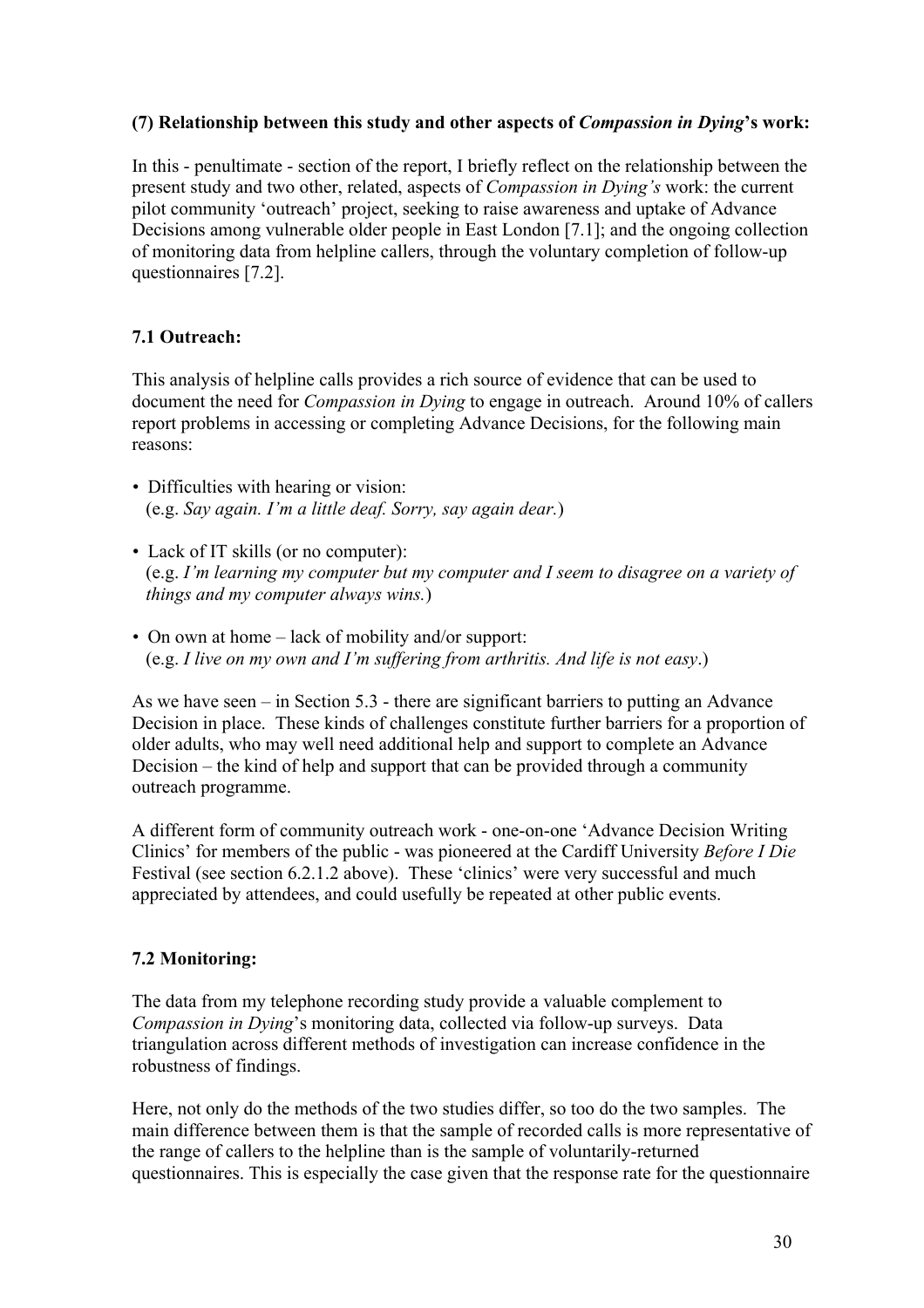study, and the total number of questionnaires received, are both quite low. [NB I only have the collated questionnaire data to January 2012, representing a total of 126 questionnaires.] Other differences between the two data samples are that there are more men in the questionnaire study than in the recorded calls (38% as against 16%); and the questionnaire respondents are younger than the telephone callers (around 40% are under 60, as against  $11\%$ ).

Despite these sample differences, I have found convergence between the two studies in three particular findings:

# *(i) 'Problems with professionals':*

*•* 16% of questionnaire respondents said their doctor had not heard of Advance Decisions before; and 3 had had a negative reaction from their doctor.

*•* This accords well with my finding that 'problems with professionals' is a barrier to writing an Advance Decision [Section 5.3.2], and highlights the need for education and training of doctors in this area.

### *(ii) 'Concerns about effectiveness':*

*•* Only 64% of questionnaire respondents answered 'yes' to the question 'Do you feel more confident that your wishes for treatment at the end of life will be respected? 36% answered 'no or 'don't know'.

*•* This accords well with my finding that 'concerns about effectiveness' is a barrier to writing an Advance Decision, including concerns about whether it will be respected [Section 5.3.3]

# *(iii) 'Getting it down':*

*•* Only 51% of questionnaire respondents were 'very satisfied' with the Information Pack, while 35% were 'quite satisfied' and 13% 'neither satisfied or dissatisfied.

*•* This accords well with my finding that 'getting it down' (translating end-of-life wishes into a formal document) is a barrier to writing an Advance Decision [Section 5.3.4]; and supports my assessment that the Advance Decision template and guidance notes could still be improved [see Section 6.2.2.5 for specific suggestions].

The fact that the findings of these two – very different - studies converge in these areas suggests that these findings are robust.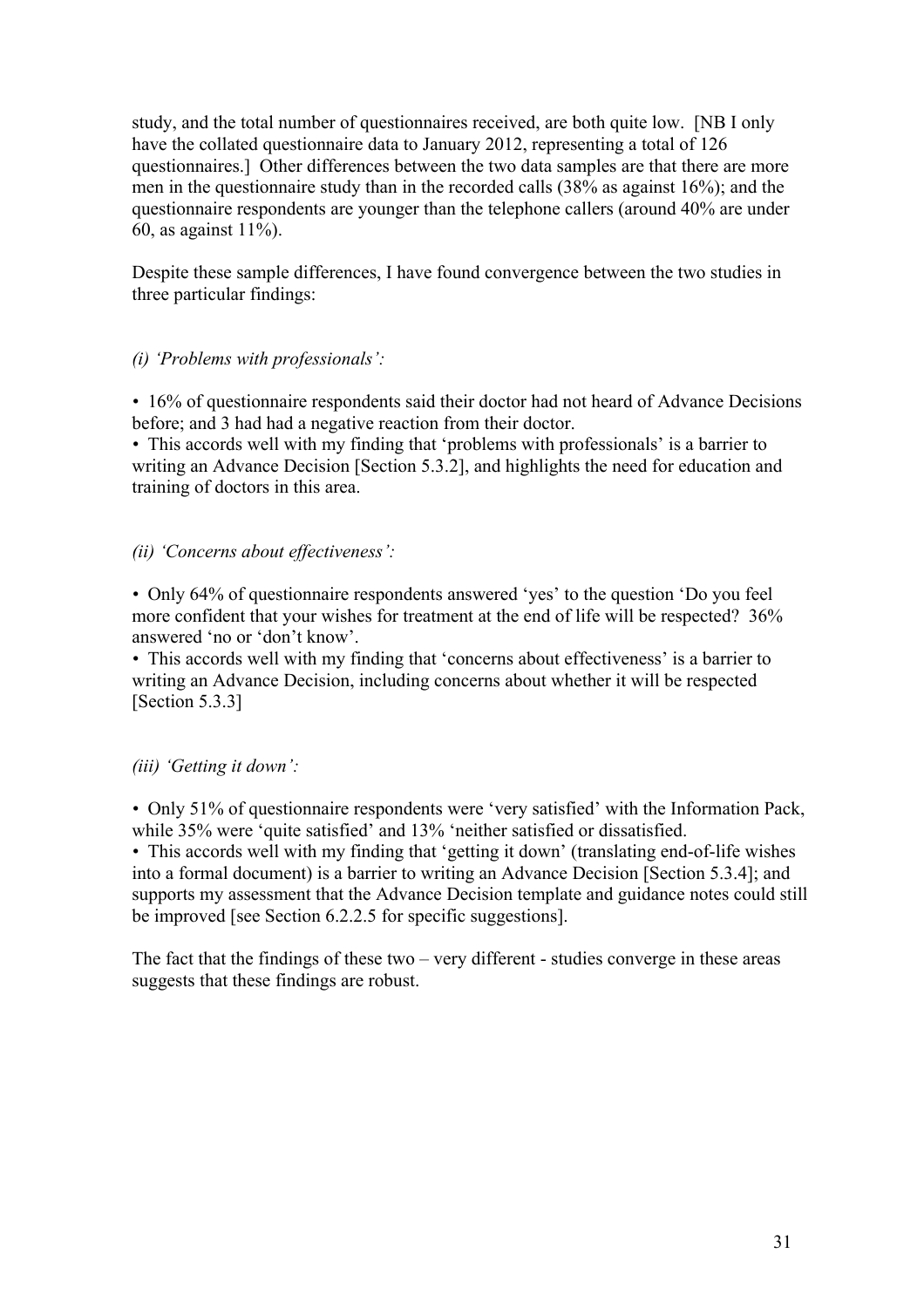## **(8) Conclusions and key recommendations:**

This study of calls to the *Compassion in Dying* End-of-Life Rights Information Line has identified key reasons why callers want to write Advance Decisions; what they hope to achieve by so doing; and barriers to putting an Advance Decision in place.

It has also shown that the Information Line is very effective, in terms of numbers of people reached, the scope of the service, and the praise and appreciation it attracts. I am confident that, overall, the service provided by *Compassion in Dying* is a very good – and very important – one.

I have nine recommendations which could improve the service still further. The first four relate to practical and organizational issues; the last five to training, education and outreach, together with a follow-up study.

# **(A) Recommendations concerning practical and organizational issues:**

### *•* **Recommendation 1:**

Consider ways of differentiating *Compassion in Dying* more clearly from *Dignity in Dying* (e.g. a name change for the Information Line and/or the organization). [See 6.2.2.1]

#### *•* **Recommendation 2:**

Consistently advise callers to complete new Advance Decisions, rather than 'updating' old ones – and ensure that post-2007 forms are always used. [See 6.2.2.3]

#### *•* **Recommendation 3:**

Provide only one copy of the Advance Decision template (not 4) in the Information Pack, together with instructions to photocopy as required after signing and witnessing. [See 6.2.2.4]

#### *•* **Recommendation 4:**

Seek advice on two further revisions to the Advance Decision Template (and guidance notes), in order to amend statement 1(C) in the following two ways (and to explain the amendments):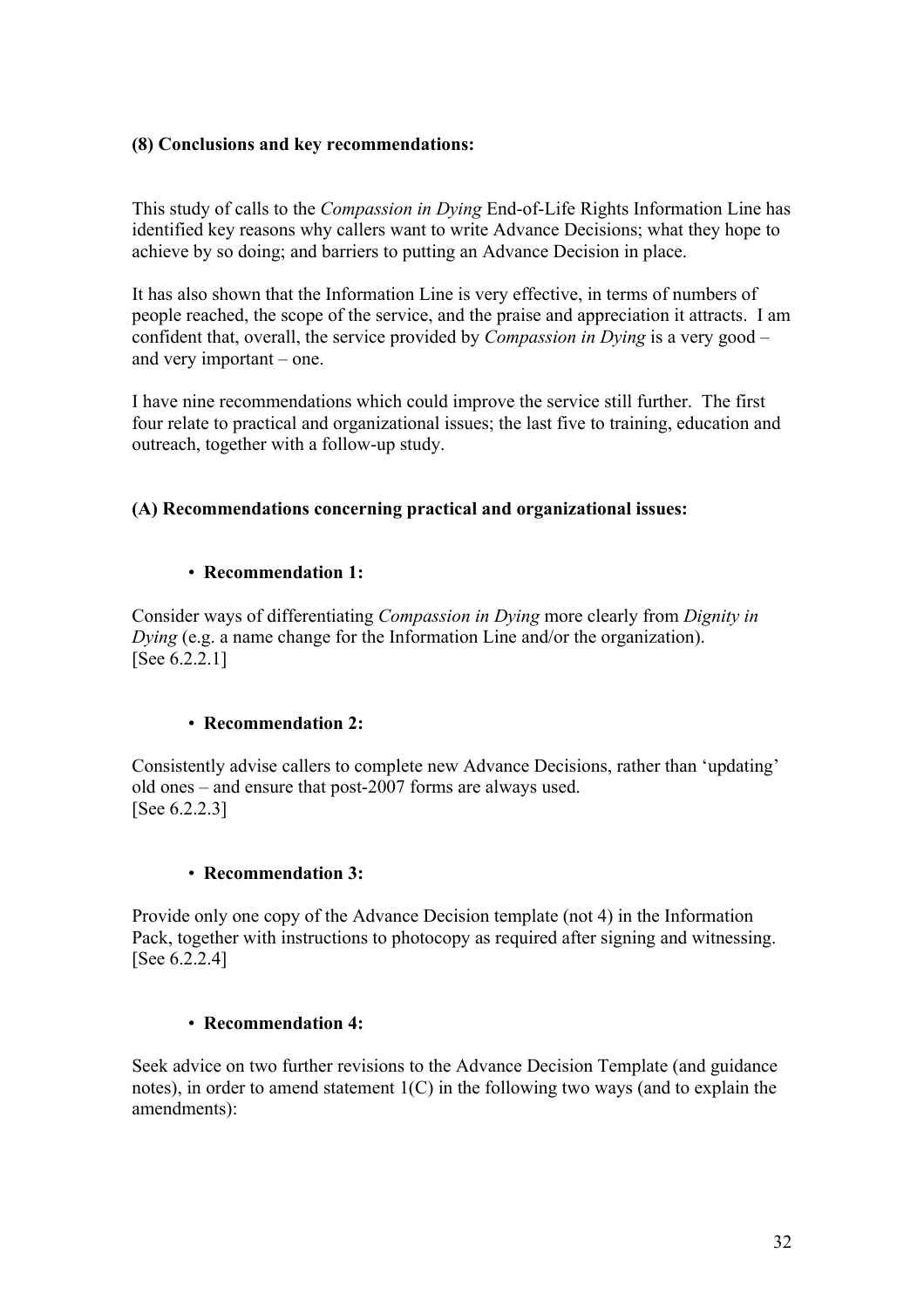(i) To offer an appropriate 'default' figure for the period of unconsciousness.

(ii) To cover minimal consciousness, as well as unconsciousness.

The Royal College of Physicians' forthcoming report on the management of disorders of consciousness will help with deciding how best to make these changes. This report is currently out for consultation with interested organisations, and I recommend that *Compassion in Dying* asks for a copy. (I would be happy to do this on your behalf, if you so wish.) [See 6.2.2.5]

# **(B) Recommendations for training, education and outreach, and a follow-up study:**

# *•* **Recommendation 5:**

*Training:* Provide call-takers with specific advice and training in relation to the following issues:

- (i) Being alert to problems in callers' knowledge and understanding of the law, particularly not assuming too much knowledge and understanding. [See 6.2.2.2]
- (ii) How to handle queries about assisted suicide, and Dignitas. [See 6.2.2.6]

# *•* **Recommendation 6:**

*Training:* Consider implementing further training, in the form of workshops in which call-takers learn from each other by sharing good practice (and also discuss problems). [See 6.2.1.1]

# *•* **Recommendation 7:**

*Outreach:* Run regular one-on-one 'Advance Decision Writing Clinics' at public events. (I would be happy to continue to be involved in these, whenever possible.) [See 6.2.1.2]

# *•* **Recommendation 8:**

*Education:* Consider ways in which GPs could be made more aware of, and knowledgeable about, Advance Decisions; and encouraged to facilitate their patients' putting them in place.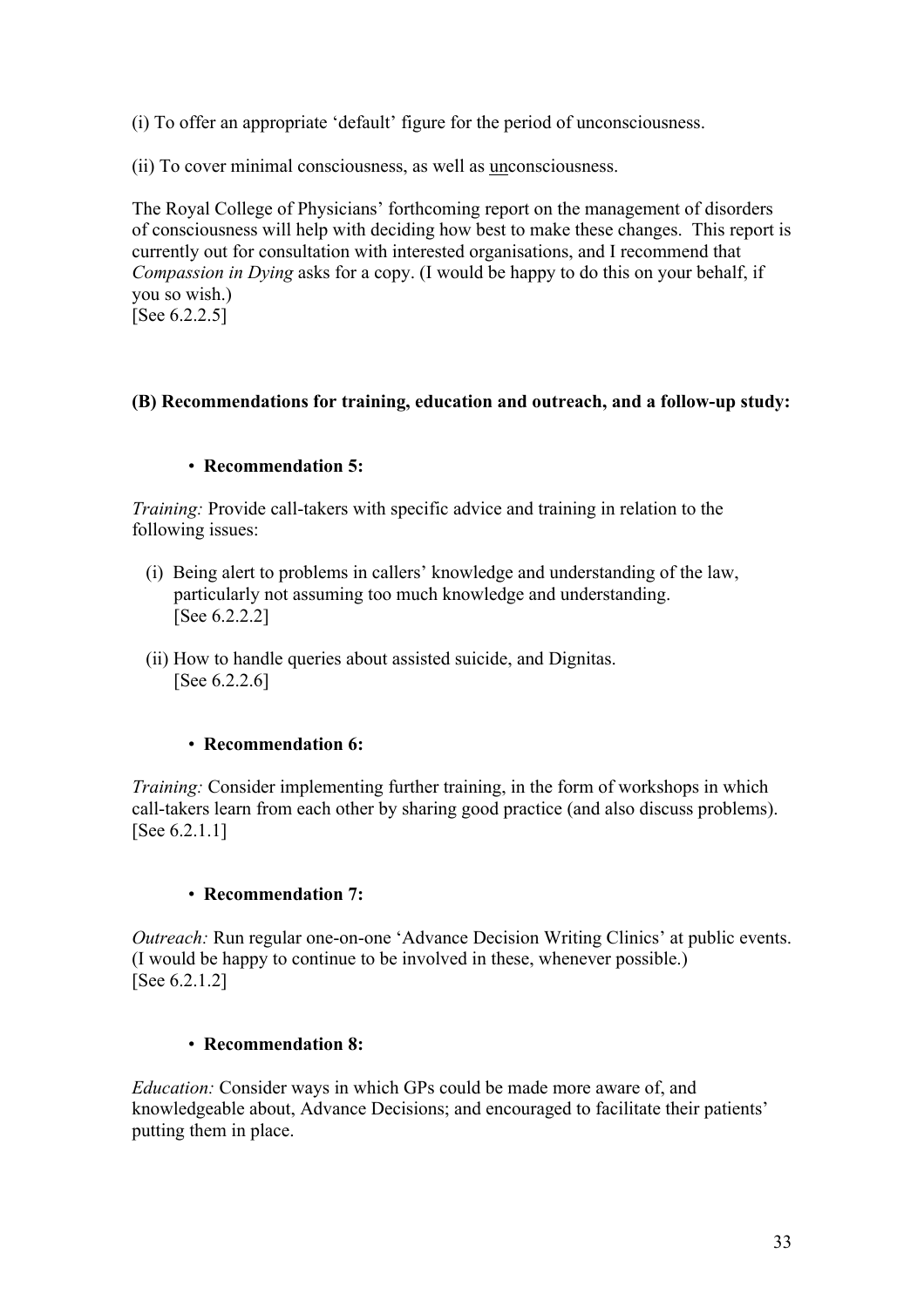Clearly working with GPs would be a longer-term strategy for *Compassion in Dying,*  with considerable resource implications. (I am currently collaborating with Celia Kitzinger, at the University of York, to set up a pilot study with two interested GPs, with whom we have developed links.) [See 5.3.2 and 7.2]

# *•* **Recommendation 9:**

*Follow-up study:* Conduct a follow-up study to determine whether the changes that have been made to the Advance Decision template and guidance notes have reduced callers' difficulties with the particular items that have been changed. This could be done, once the new documentation is fully implemented, by recording and analyzing a further sample of calls - possibly from 'new' call-takers, which would also allow for the possibility of providing them with feedback/further training. [See 6.2.1.2]

\*\*\*\*\*\*\*\*\*\*\*\*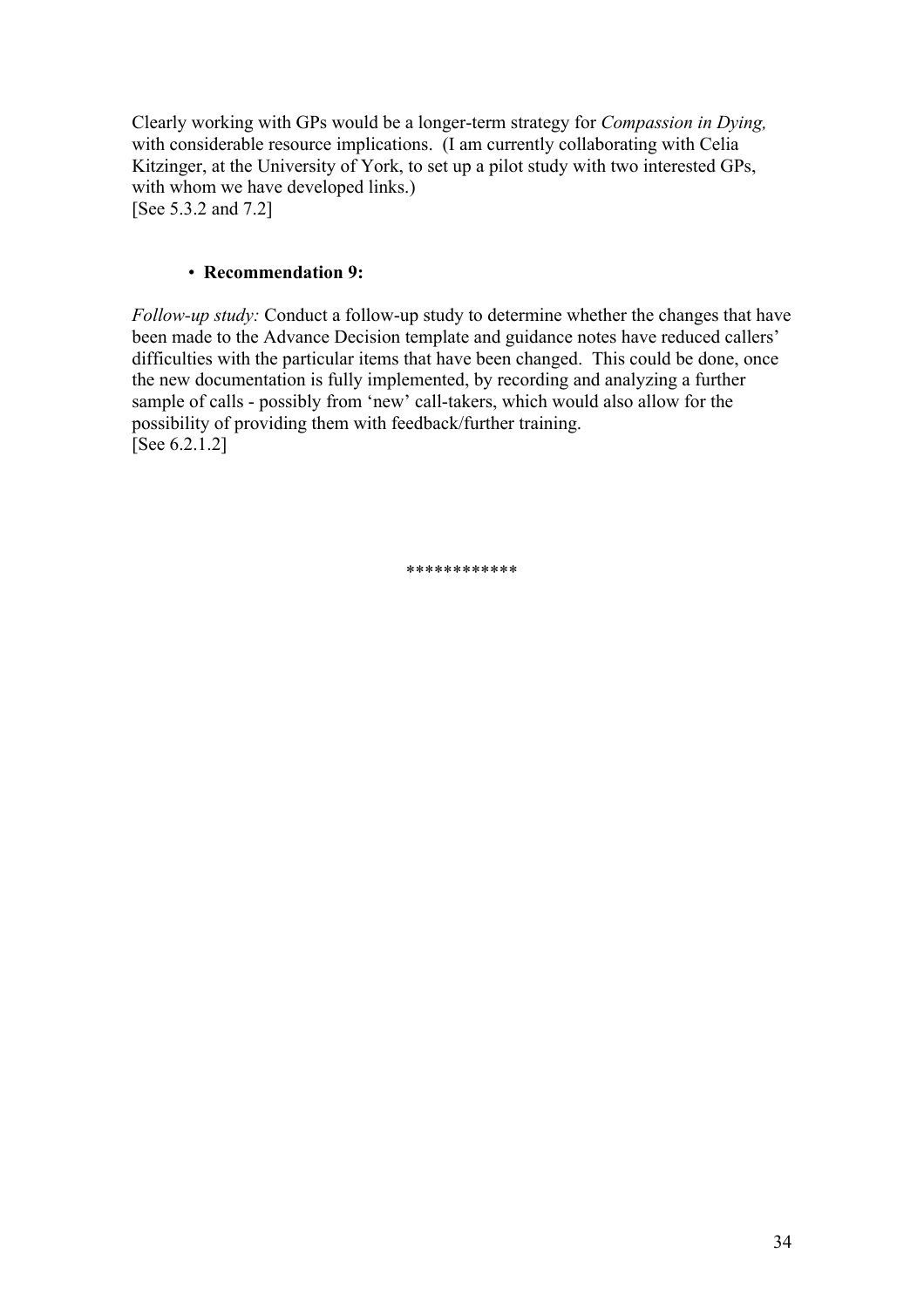# **References:**

Boyd, K., Mason, B., Kendall, M. et al (2010) Advance care planning for cancer patients in primary care: A feasibility study. *British Journal of General Practice,*  60(581): e449-e459.

*Compassion in Dying* poll with YouGov on knowledge of end-of-life rights and choices (2011). Downloaded from *Compassion in Dying* website, May 2013.

*Compassion in Dying* (2012) Report: End-of-life Rights Information Line: Our Findings 2011-12. London: *Compassion in Dying*.

Giacino, J.T., Ashwal, S. and Childs, N. (2002) The minimally conscious state: Definition and diagnostic criteria. *Neurology*, 58: 349-353.

Hough, L. (2012) Co-ordinate my care. London's end-of-life care register. Presentation at *Compassion in Dying* seminar, 'Towards shared decision making at the end of life'. London, September.

Kitzinger, J. and Kitzinger, C. (2012) The 'window of opportunity' for death after severe brain injury: Family experiences. *Sociology of Health & Illness.* Online first publication 20 Dec 2102. DOI: 10.1111/1467-9566.12020

Satherley, P. (2012) The *Compassion in Dying* End-of-Life Rights Information Line. Presentation to 1<sup>st</sup> ESRC-funded Advance Decisions Seminar, University of York, October.

Satherley, P. (2013) C*ompassion in Dying.* Contribution to expert panel on 'Advance Decisions: Documenting End-of-Life Wishes: The Legal and Ethical Framework'. Public engagement event at 'Before I Die: A Festival for the Living About Dying', Cardiff University, May.

Satherley, P. and Hehir, D. (2011) Systematic review examining whether treatment wishes set out in Advance Decisions/Living Wills are respected. Research report downloaded from *Compassion In Dying* website, May 2013.

Satherley, P. and Hehir, D. (2012) A surevey of ambulance trusts' end-of-life care policies. Research report downloaded from *Compassion In Dying* website, May 2013.

Shale, S. (2012) How do people approach decision making at end of life? A secondary analysis of narrative interviews with patients about experiences of living with terminal illness. Report prepared for *Compassion in Dying* seminar, 'Towards shared decision making at the end of life'. London, September.

Smucker, W.D., Ditto, P.H., Moore, K.A. et al (1993) Elderly outpatients respond favourably to a physician-initiated advance directive discussion. *The Jouurnal of the American Board of Family Practice,* 6(5): 473-482.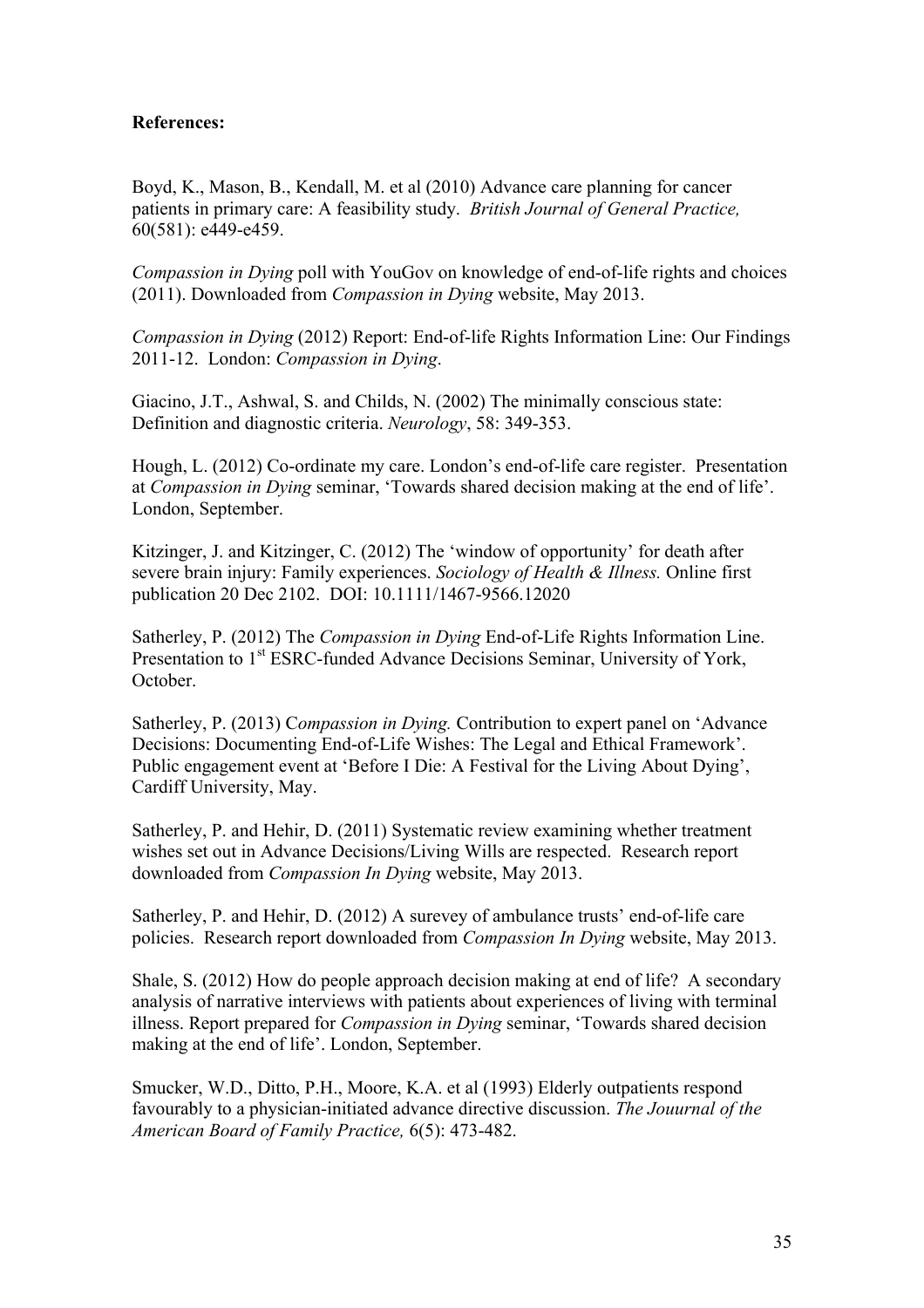Sudore, R.L., Landefeld, C.S., Barnes, D.E. et al (2007) An advance directive redesigned to meet the literacy level of most adults: A randomized trial. *Patient Education and Counseling.* 69(1-3): 165-195.

Tierney, W.M., Dexter, P.R., Gramelspacher, G.P. et al (2001) The effect of discussions about advance directives on patients' satisfaction with primary care. *Journal of General Internal Medicine,* 16(1): 32-40.

Wilkinson, D. and Savulescu, J. (2012) Is it better to be minimally conscious than vegetative? *Journal of Medical Ethics.* Online first publication 1 September 2012. DOI: 10.1136/medethics-2012-100954

Wilkinson, S. (2012) Giving advice about Advance Decisions: An analysis of *Compassion in Dying helpline calls.* Presentation to 1<sup>st</sup> ESRC-funded Advance Decisions Seminar, University of York, October.

Wilkinson, S. (2013a) Refusing to answer the question: Analysis of a call to the *Compassion in Dying* helpline. Data workshop with the Discourse & Interaction Analysis Staff Group, Department of Social Sciences, Loughborough University, March.

Wilkinson, S. (2013b) 'The one-way ticket to Switzerland': Talking about assisted suicide on a telephone helpline. Workshop with the Discourse & Rhetoric Group, Department of Social Sciences, Loughborough University, May.

Wilkinson, S. (2013c) Problems in discussing Advance Decisions with doctors and solicitors: Evidence from *Compassion in Dying* calls. Presentation to 2<sup>nd</sup> ESRC-funded Advance Decisions Seminar, Cardiff University, May.

Wilkinson, S. (2013d) Why do people want to write Advance Decisions? Contribution to expert panel on 'Advance Decisions: Documenting End-of-Life Wishes: The Legal and Ethical Framework'. Public engagement event at 'Before I Die: A Festival for the Living About Dying', Cardiff University, May.

Wilkinson, S. (2013e, forthcoming) Overcoming barriers to completing an Advance Decision to Refuse Treatment: An analysis of calls to *Compassion in Dying*. Paper to be presented at the 11<sup>th</sup> International Conference on Death, Dying and Disposal, The Open University, Milton Keynes, September.

#### *Legal cases:*

Nicklinson v Ministry of Justice & Ors [2012] EWHC 304 (QB)

W v M & Ors [2011] EWHC 2443 (Fam)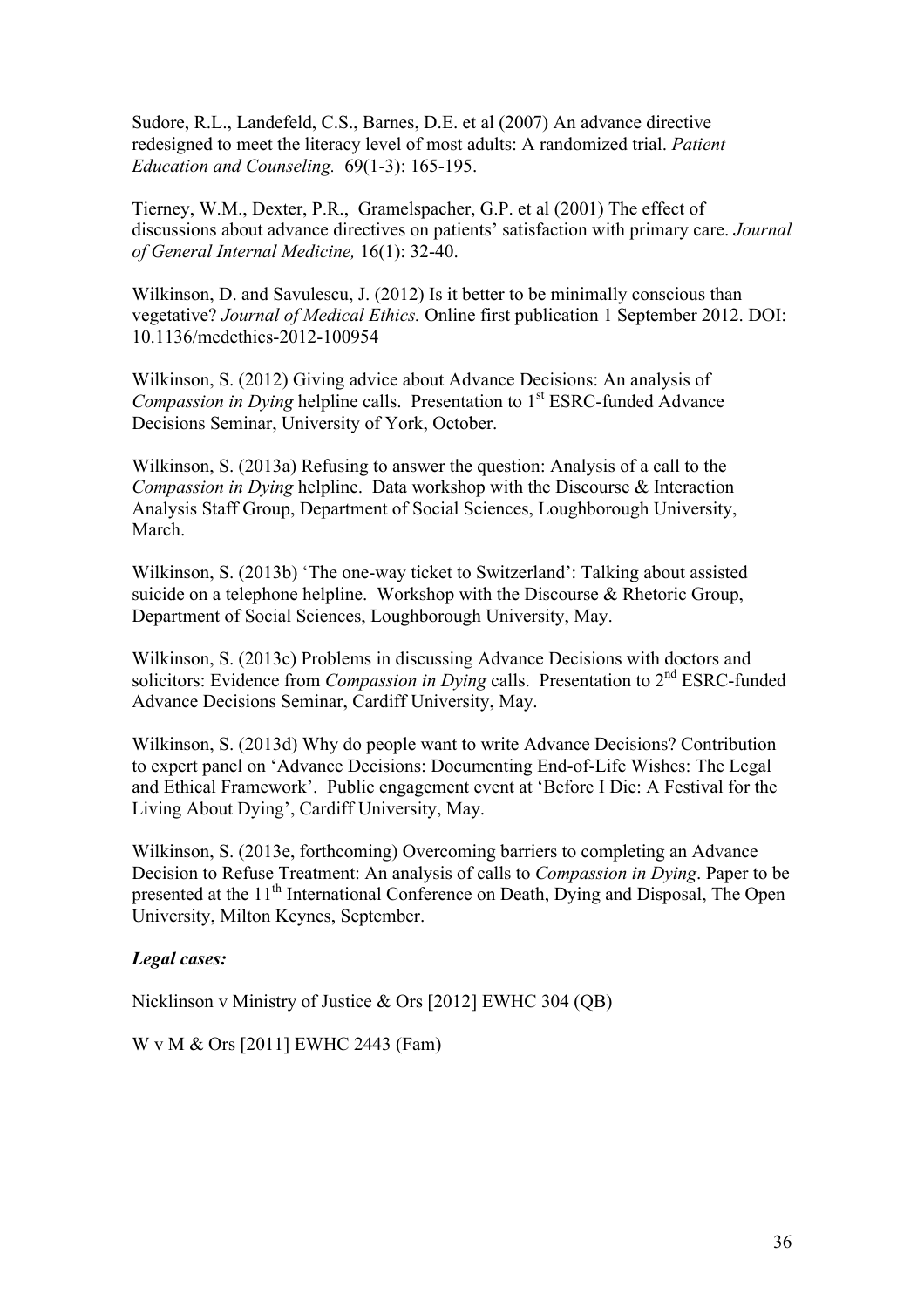# **Appendices:**

# **A. Biographical note**

Sue Wilkinson, BSc, PhD, CPsychol, CSci, FBPsS

Sue Wilkinson is Professor of Feminist and Health Studies in the Department of Social Sciences at Loughborough University. She is a Chartered Psychologist, Chartered Scientist, and Fellow of the British Psychological Society.

She is a founding member of the Loughborough University Helplines Research Unit – a group of scholars with special expertise in the analysis of telephone helpline interaction. Between them, they have worked to study and evaluate (to date) eleven telephone helplines, including the Fibromyalgia Association (UK), Macmillan Cancer Support, Mind Info Line, the NSPCC helpline, and Kids helpline. The Loughborough University Helplines Research Unit also collaborates with other scholars working on helpline interaction both nationally (University of York) and internationally (Queensland University of Technology, Australia; Victoria University of Wellington, New Zealand).

Sue is a specialist in qualitative methods, and her research interests are in the areas of communication, health, and end-of-life issues. She is an invited member of the ESRCfunded initiative on Advance Decisions, and has contributed to seminars, workshops, conferences and an expert panel on this topic (see references, above).

\*\*\*\*\*\*\*

# **B. Acknowledgements**

I am very grateful to the four *Compassion in Dying* helpline call-takers, and the 227 helpline callers who gave their consent to be recorded for this project.

I would also like to acknowledge helpful feedback on parts of this report from members of the ESRC-funded seminar series on Advance Decisions; and from the audience at the expert panel on Advance Decisions at the Cardiff *Before I Die* festival (see references for details).

Data transcription and coding for this project was supported by funding from Loughborough University.

Many thanks to Louise Bradley and Joanne Meredith for their assistance with data coding.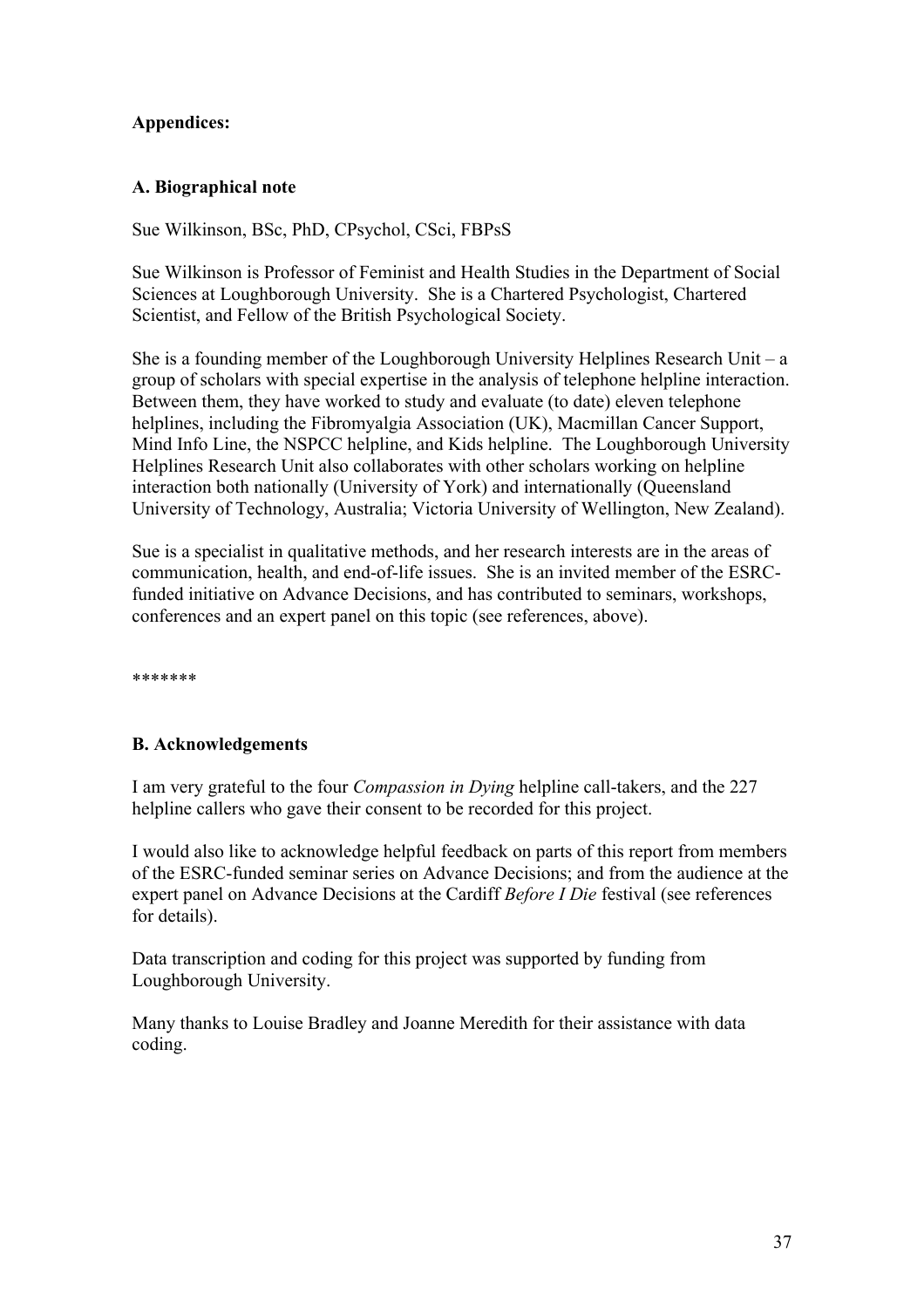# **C. Copy of email of 25 Nov 2012, suggesting changes to Advance Decision template & guidance notes**

To: Davina Hehir, Compassion in Dying cc. Danielle Hamm, CiD; Sue Peters, CiD; Philip Satherley, CiD

From: Sue Wilkinson and Celia Kitzinger

25 November 2012

Dear Davina

# **Feedback on Proposed Revisions to the CiD Advance Decision Template**

Thanks very much for letting us have a look at the proposed revisions to the Compassion in Dying Advance Decision template.

Here, as promised, are our suggestions for a few further changes. These recommendations are based on:

(a) My preliminary analysis of 120+ calls to the CiD Info Line, focusing on the problems callers encounter in attempting to complete the AD template; and

(b) The work of last month's ESRC-funded seminar on Advance Decisions, (convened by Celia, who is PI for this seminar series), at which a dozen or so of us (lawyers, ethicists, neurologists, intensivists, GPs, palliative care specialists, charity representatives (including Phil) as well as academics) spent the afternoon researching the pros and cons of various AD templates, including one drafted by a leading barrister.

#### **Recommendations:**

**(1) Review dates** (revised AD template p.1):

The person completing the form needs to ensure that there is no possibility of the "review" or "confirmation" dates being treated as "valid until" or "expiry" dates. A warning to this effect was issued by the judge in the recent High Court case of X Primary Care Trust v XB and YB ([2012]EWHC 1390 (Fam)).

# **Recommendation:**

• *Add a sentence saying (something like) "This document is intended to apply indefinitely unless I specifically revoke it".*

**(2) Refusal of treatment** (revised AD template p.2, statement 1(B): "I suffer serious impairment of the mind or brain with no prospect of recovery…"):

Celia's research interviews with clinicians suggest that, given the degree of medical uncertainty around brain injury, and documented evidence of very late recoveries, it's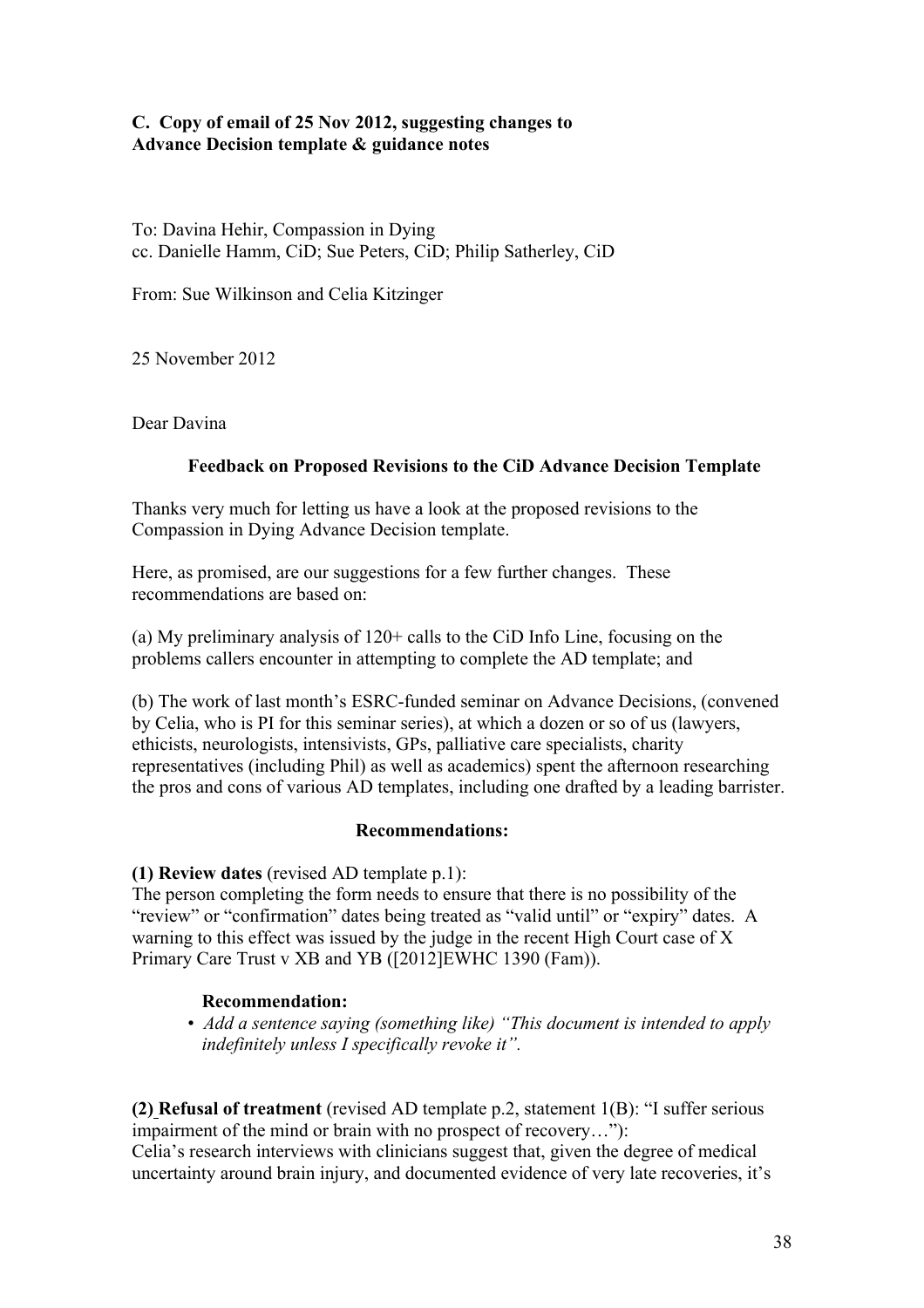unlikely that clinicians would ever agree conclusively that there was NO prospect of recovery. Also, the wording of this statement is inconsistent with the wording of statements 1(A) and 1(C), both of which say "little or no prospect of recovery", rather than "no prospect of recovery".

# **Recommendation:**

• *Amend the wording of 1(B) (currently "no prospect of recovery") to "little or no prospect of recovery".*

 [NB Wording would also need to be changed in the Guidance Notes (Section 1) to match this.]

**(3) Value statement** (revised AD template p.5: "…what you consider to be an acceptable quality of life or recovery (for example, in relation to the statements made on page 2)."):

"Quality of life" is a contested and hard-to-define concept; and because quality of life is partly subjective, the validity of assessment of other people's quality of life has been widely debated in the scholarly literature. Also, the statements on page 2 do not actually refer to "quality of life", only to "recovery".

# **Recommendation:**

• *Delete the words "quality of life or", so that the statement reads "… what you consider to be an acceptable recovery (for example in relation to the statements made on page 2)."*

 [NB Wording would also need to be changed in the Guidance Notes (Section 4) to match this.]

**(4) Refusal of treatment** (current Guidance Notes, Section 1, notes for statement 1(D) – NB we haven't seen the revised version of the Guidance Notes): This raises some complex issues.

My research shows that callers to the Info Line are sometimes looking for a more 'generic' way of refusing treatment – i.e. without having to undertake the nearimpossible task of attempting to specify the full range of medical conditions/situations to which their treatment refusal applies. They ask whether they have "forgotten anything", or they ask (for example):

- "do you know where I could find some sort of phrasing that more or less takes care of everything";
- " do you have a sort of a catch-all phrase that will cover more or less anything where I'm incurable, in great pain, or I'm out of it, you know, with a stroke or whatever";

Also, for callers who want to communicate a generic overall refusal of treatment, the requirement to list specific conditions leads them to rack their brains for possibilities. They say (for example):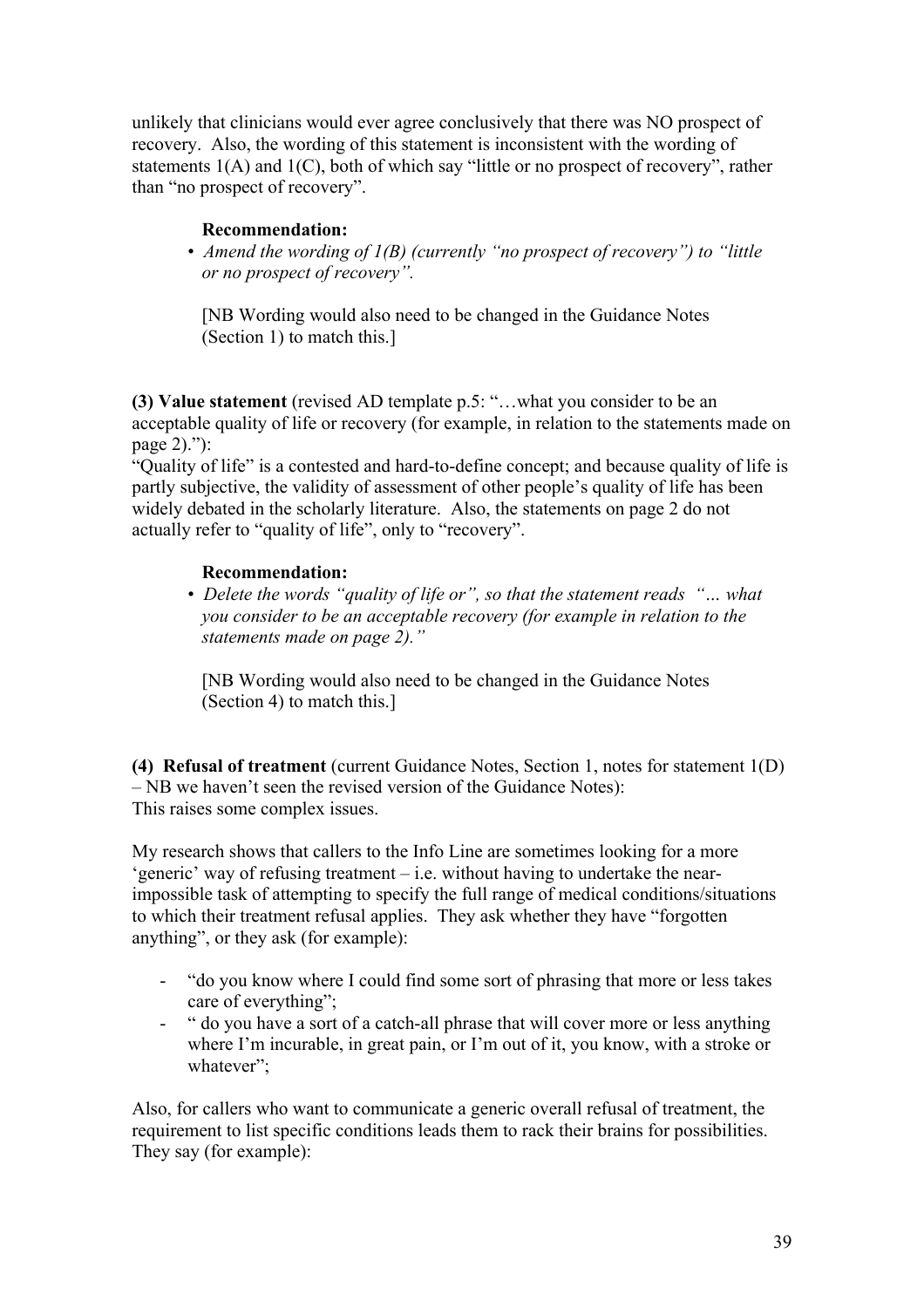- "I don't know all the sort of things I might hit";
- "… if I'm thinking about them [specific symptoms/situations] I won't know what to think about unless I've heard of them";
- "It's more a question of things that I don't know about. I don't want sort of to suddenly be hit with some sort of weird and wonderful terrible thing that I'm then, I'm not covered for";
- "... if it could be to just say I don't want to sort of receive treatment for these things, that would be something I'd like to put down, but I don't know what those things are".

We appreciate that the suggestion to specify particular conditions/situations stems from the need (under the Mental Capacity Act 2005) for an Advance Decision to be both "valid" and "applicable". Ways of ensuring this were discussed extensively at the ESRC Seminar on ADs and our recommendations below derive from the conclusions of that meeting.

### **Recommendation (i):**

• *Add a sentence at the end of this section of notes saying (something like) "It is also possible to refuse all life-prolonging or life-sustaining treatment should you lose the capacity to make treatment decisions". To assist callers to do this, the guidance note could continue as follows: "Simply write on the form, 'If I lack capacity to give, or withhold, my consent to medical treatments, then I refuse all medical intervention aimed at prolonging or sustaining my life'." (Celia ran this wording past some senior lawyers who found it clear.)*

Alternatively, on the AD template itself, the (p.1) Refusal of Treatment statement 1(D) could be amended to become an either/or option, perhaps as follows: "Further to the points made above, (either) I wish to refuse all medical treatments intended to prolong my life (or) I wish to refuse medical treatments intended to prolong my life if I am in any of the following situations".

This alternative suggestion would require some further changes to the text on p.2. I am happy to have a phone conversation with you if it would be helpful to talk these through, and/or to look at a draft rewording.

# **Recommendation (ii):**

• *Additionally, shift the current focus from CONDITIONS for which someone might wish to refuse treatment to TREATMENTS they might wish to refuse by removing the indicative list of conditions (which – as shown above - leads people to rack their brains for others).*

I discussed this possibility with Sue in the feedback session last week (and briefly mentioned to you, Davina). For it to work, it would probably also be necessary to remind people that an AD only applies when they have actually lost capacity (I have evidence from the Info Line that people often forget this) – and it may well be that they are less concerned about what has caused the loss of capacity (e.g. an accident or a stroke or dementia) and more concerned about treatment refusal.